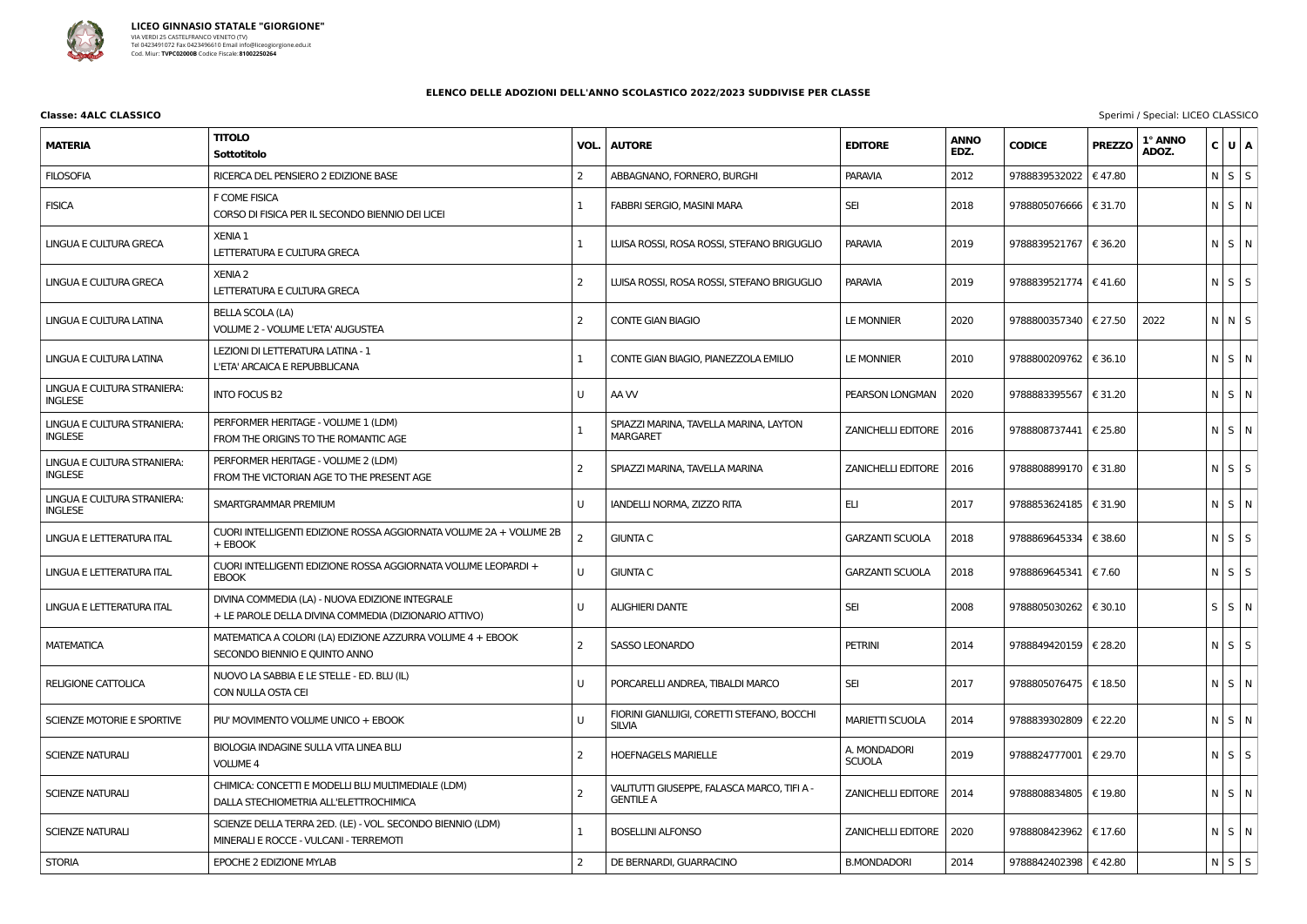

Legenda

 $C:$  Consigliato (S = consigliato,  $N =$  adottato)

U: In uso ( $S =$  adottato nella classe nell'anno precedente,  $N =$  nuova adozione)

A: Da acquistare ( $S = da$  acquistare,  $N = ac$ quistato dagli alunni negli anni precedenti)

14-06-2022

IL DIRIGENTE SCOLASTICO PROF. DE VINCENZIS FRANCO

| <b>MATERIA</b>   | <b>TITOLO</b><br>Sottotitolo            | <b>VOL. AUTORE</b>    | <b>EDITORE</b> | <b>ANNO</b><br>EDZ. | <b>CODICE</b> | 1° ANNO<br><b>PREZZO</b><br>ADOZ. | C U A |  |
|------------------|-----------------------------------------|-----------------------|----------------|---------------------|---------------|-----------------------------------|-------|--|
| STORIA DELL'ARTE | <b>DENTRO L'ARTE</b><br><b>VOLUME 4</b> | <b>BALDRIGA IRENE</b> | ELECTA SCUOLA  | 2016                | 9788863081367 | € 26.20                           | N     |  |

#### **PROSPETTO DI SPESA PER LA CLASSE**

Tetto massimo di spesa: € 315.00 Costo totale testi in adozione: € 622.9 MENO Costo totale consigliati e in possesso: € 301.1 UGUALE A Spesa effettiva: € 321.8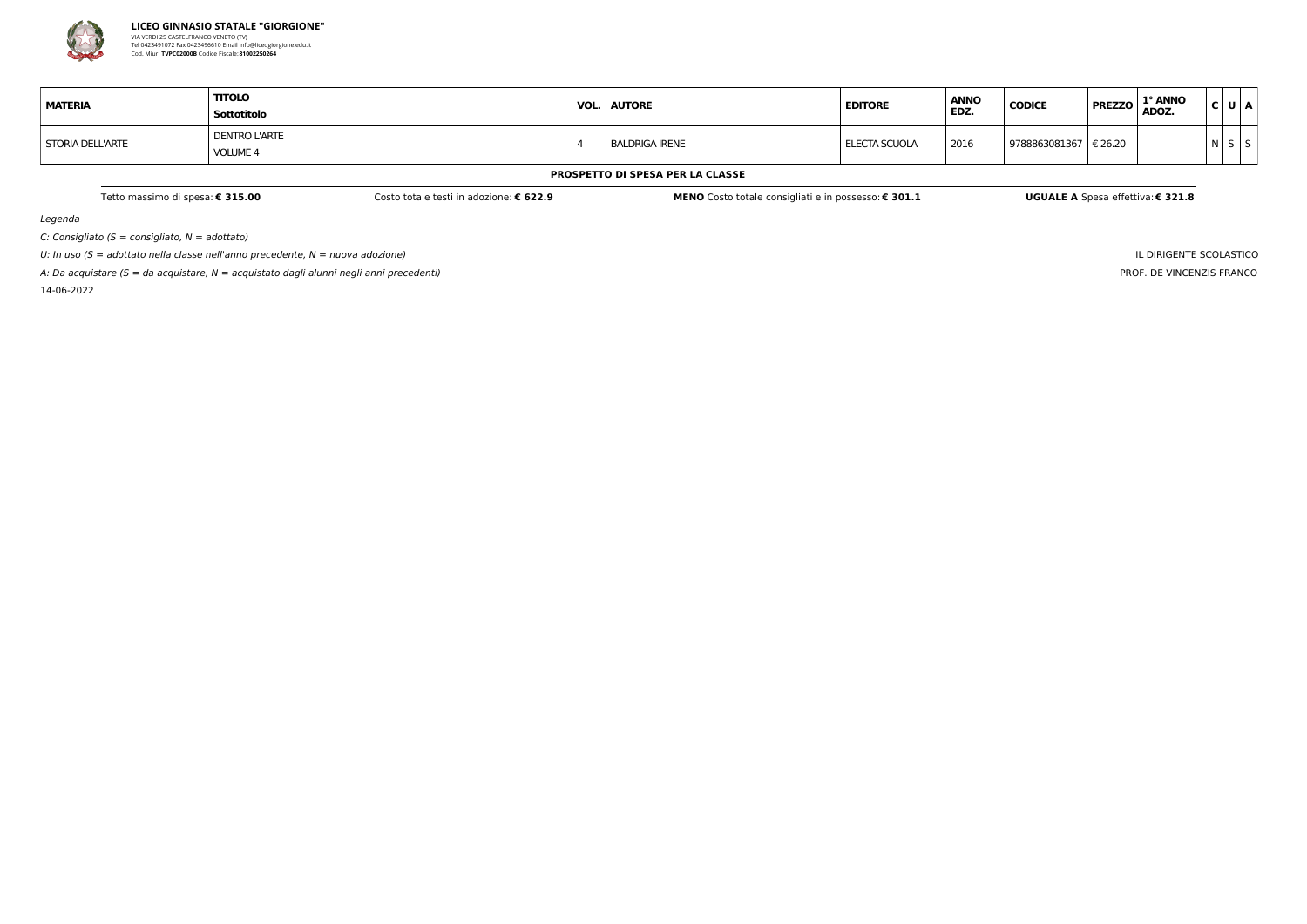

| <b>MATERIA</b>                                 | <b>TITOLO</b><br>Sottotitolo                                                                 | VOL.           | <b>AUTORE</b>                                                | <b>EDITORE</b>                | <b>ANNO</b><br>EDZ. | <b>CODICE</b>           | <b>PREZZO</b> | 1° ANNO<br>ADOZ. | C U A             |
|------------------------------------------------|----------------------------------------------------------------------------------------------|----------------|--------------------------------------------------------------|-------------------------------|---------------------|-------------------------|---------------|------------------|-------------------|
| <b>FILOSOFIA</b>                               | <b>IDEALE E IL REALE 2 EDIZIONE BASE</b>                                                     | 2              | ABBAGNANO, FORNERO, BURGHI                                   | <b>PARAVIA</b>                | 2013                | 9788839518569   € 35.80 |               |                  | $N \mid S \mid S$ |
| <b>FISICA</b>                                  | F COME FISICA<br>CORSO DI FISICA PER IL SECONDO BIENNIO DEI LICEI                            |                | FABBRI SERGIO, MASINI MARA                                   | <b>SEI</b>                    | 2018                | 9788805076666   € 31.70 |               |                  | N S N             |
| <b>INGLESE GRAMMATICA</b>                      | SMARTGRAMMAR PREMIUM                                                                         | U              | IANDELLI NORMA, ZIZZO RITA                                   | ELI                           | 2017                | 9788853624185   € 31.90 |               |                  | $N$ $S$ $N$       |
| LINGUA E CULTURA STRANIERA:<br><b>FRANCESE</b> | <b>GRANDE LIBRAIRIE (LA)</b><br>VOLUME 2 + CD AUDIO                                          | 2              | BERTINI MARIOLINA, ACCORNERO SYLVIE, GIACHINO<br><b>LUCA</b> | EINAUDI SCUOLA                | 2017                | 9788828619949   € 30.00 |               |                  | $N$ $S$ $S$       |
| LINGUA E CULTURA STRANIERA:<br><b>FRANCESE</b> | <b>GRANDE LIBRAIRIE (LA)</b><br>VOLUME 1 + CD AUDIO                                          |                | BERTINI MARIOLINA, ACCORNERO SYLVIE, GIACHINO<br><b>LUCA</b> | EINAUDI SCUOLA                | 2017                | 9788828619895   € 27.20 |               |                  | $N$ $S$ $N$       |
| LINGUA E CULTURA STRANIERA:<br><b>INGLESE</b>  | <b>INTO FOCUS B2</b>                                                                         | U              | AA W                                                         | PEARSON LONGMAN               | 2020                | 9788883395567   € 31.20 |               |                  | N S N             |
| LINGUA E CULTURA STRANIERA:<br><b>INGLESE</b>  | PERFORMER HERITAGE - VOLUME 1 (LDM)<br>FROM THE ORIGINS TO THE ROMANTIC AGE                  |                | SPIAZZI MARINA, TAVELLA MARINA, LAYTON MARGARET              | <b>ZANICHELLI EDITORE</b>     | 2016                | 9788808737441   € 25.80 |               |                  | N S N             |
| LINGUA E CULTURA STRANIERA:<br><b>INGLESE</b>  | PERFORMER HERITAGE - VOLUME 2 (LDM)<br>FROM THE VICTORIAN AGE TO THE PRESENT AGE             | 2              | SPIAZZI MARINA, TAVELLA MARINA                               | <b>ZANICHELLI EDITORE</b>     | 2016                | 9788808899170   € 31.80 |               |                  | $N$ $S$ $S$       |
| LINGUA E CULTURA STRANIERA:<br><b>TEDESCA</b>  | DAS KLAPPT! 2 EDIZIONE NUOVO ESAME                                                           | $\overline{2}$ | <b>EBERL GARRE MALLOGG</b>                                   | <b>LANG EDIZIONI</b>          | 2020                | 9788861616981   € 25.50 |               |                  | N S N             |
| LINGUA E CULTURA STRANIERA:<br><b>TEDESCA</b>  | <b>GRAMMATIK DIREKT NEU</b><br>CON SOLUZIONI                                                 | U              | <b>MOTTA GIORGIO</b>                                         | <b>LOESCHER EDITORE</b>       | 2014                | 9788820136581   € 22.20 |               |                  | N S N             |
| LINGUA E CULTURA STRANIERA:<br><b>TEDESCA</b>  | NICHT NUR LITERATUR NEU + CD MP3                                                             | U              | <b>FRASSINETTI ANNA</b>                                      | <b>PRINCIPATO</b>             | 2019                | 9788841613818   € 32.70 |               |                  | $N$ $S$ $S$       |
| LINGUA E LETTERATURA ITAL                      | PALAZZO DI ATLANTE (IL) LEOPARDI                                                             | U              | BRUSCAGLI RICCARDO, TELLINI GINO                             | <b>D'ANNA</b>                 | 2018                | 9788857791548   € 6.40  |               |                  | $N$ $S$ $S$       |
| LINGUA E LETTERATURA ITAL                      | PALAZZO DI ATLANTE (IL) VOL.2A<br>DAL BAROCCO ALLA CIVILTA DEI LUMI                          | $\overline{2}$ | BRUSCAGLI RICCARDO, TELLINI GINO                             | <b>D'ANNA</b>                 | 2018                | 9788857791395   € 24.40 |               |                  | $N$ $S$ $S$       |
| LINGUA E LETTERATURA ITAL                      | PALAZZO DI ATLANTE (IL) VOL.2B<br>DAL NEOCLASSICISMO AL ROMANTICISMO                         | 2              | BRUSCAGLI RICCARDO, TELLINI GINO                             | <b>D'ANNA</b>                 | 2018                | 9788857791401   € 23.40 |               |                  | $N$ $S$ $S$       |
| LINGUA E LETTERATURA ITAL                      | PER L'ALTO MARE APERTO<br>DIVINA COMMEDIA - TESTO INTEGRALE                                  |                | ALESSANDRO MARCHI                                            | PARAVIA                       | 2017                | 9788839532343   € 34.10 |               |                  | $S$ $S$ $N$       |
| MATEMATICA                                     | MATEMATICA.AZZURRO 3ED. - VOL. 4 CON TUTOR (LDM)                                             | 2              | BERGAMINI MASSIMO, BAROZZI GRAZIELLA, TRIFONE<br><b>ANNA</b> | <b>ZANICHELLI EDITORE</b>     | 2021                | 9788808490056   € 27.50 |               |                  | $N$ $S$ $S$       |
| RELIGIONE CATTOLICA                            | NUOVO LA SABBIA E LE STELLE - ED. BLU (IL)<br>CON NULLA OSTA CEI                             | U              | PORCARELLI ANDREA, TIBALDI MARCO                             | <b>SEI</b>                    | 2017                | 9788805076475   € 18.50 |               |                  | $N$ $S$ $N$       |
| SCIENZE MOTORIE E SPORTIVE                     | PIU' MOVIMENTO VOLUME UNICO + EBOOK                                                          | U              | FIORINI GIANLUIGI, CORETTI STEFANO, BOCCHI SILVIA            | <b>MARIETTI SCUOLA</b>        | 2014                | 9788839302809   € 22.20 |               |                  | N S N             |
| SCIENZE NATURALI                               | BIOLOGIA INDAGINE SULLA VITA LINEA BLU<br><b>VOLUME 4</b>                                    | 2              | <b>HOEFNAGELS MARIELLE</b>                                   | A. MONDADORI<br><b>SCUOLA</b> | 2019                | 9788824777001   € 29.70 |               |                  | $N$ $S$ $S$       |
| <b>SCIENZE NATURALI</b>                        | CHIMICA: CONCETTI E MODELLI BLU MULTIMEDIALE (LDM)<br>DALLA STECHIOMETRIA ALL'ELETTROCHIMICA |                | VALITUTTI GIUSEPPE, FALASCA MARCO, TIFI A - GENTILE<br>A     | <b>ZANICHELLI EDITORE</b>     | 2014                | 9788808834805   € 19.80 |               |                  | $N$ $S$ $N$       |

**Classe: 4ALL LICEO LINGUISTICO CONTRANCESE** Sperimi / Special: LICEO LINGUISTICO (INGLESE-TEDESCO-FRANCESE)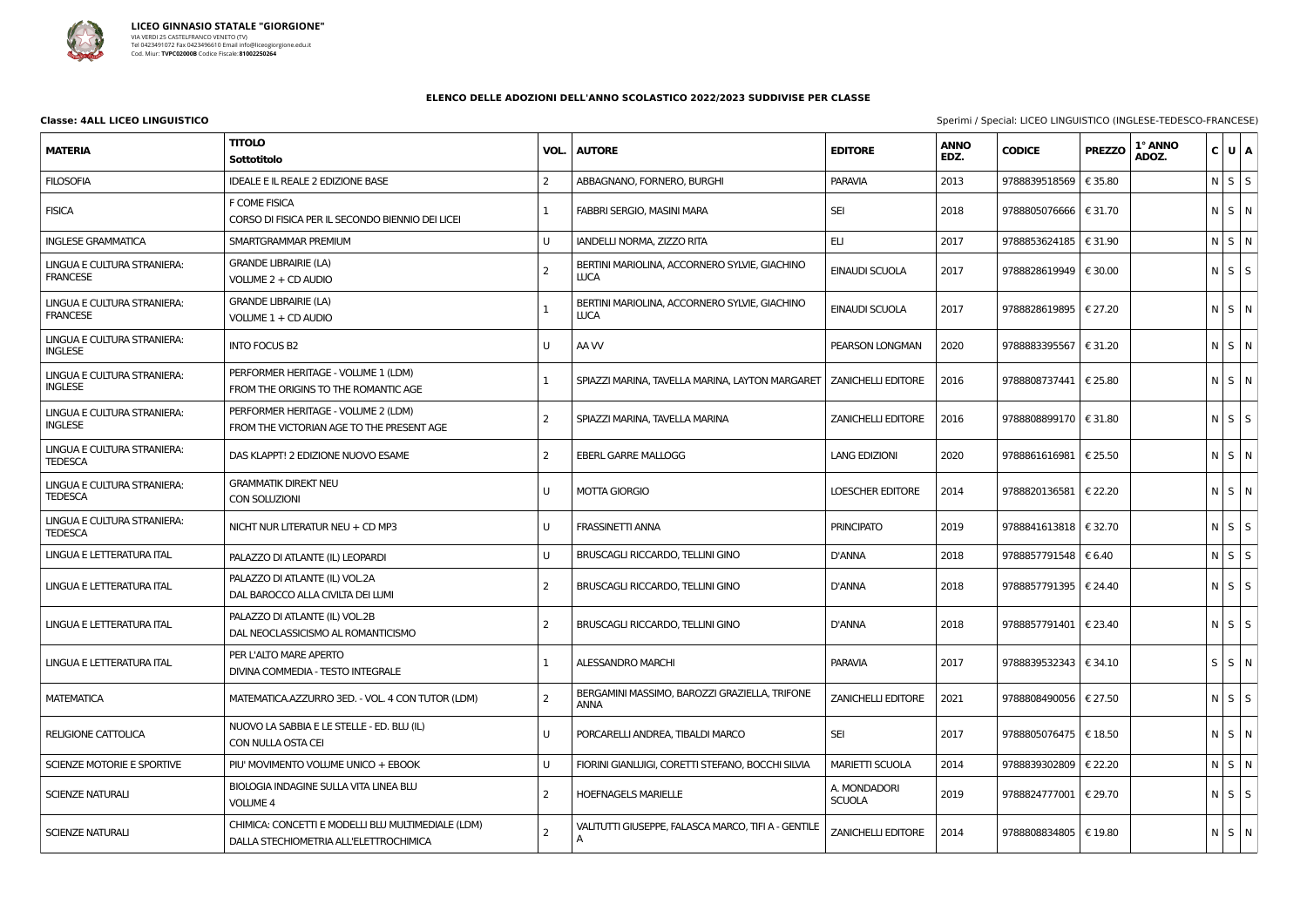

Legenda

C: Consigliato ( $S =$  consigliato,  $N =$  adottato)

U: In uso ( $S =$  adottato nella classe nell'anno precedente,  $N =$  nuova adozione)

A: Da acquistare (S = da acquistare,  $N =$  acquistato dagli alunni negli anni precedenti)

14-06-2022

IL DIRIGENTE SCOLASTICO PROF. DE VINCENZIS FRANCO

| <b>MATERIA</b>     | <b>TITOLO</b><br>Sottotitolo                                                                                     | <b>VOL.   AUTORE</b>                       | <b>EDITORE</b>            | <b>ANNO</b><br>EDZ. | <b>CODICE</b>           | <b>PREZZO</b> | 1° ANNO<br>ADOZ. | C U A       |  |
|--------------------|------------------------------------------------------------------------------------------------------------------|--------------------------------------------|---------------------------|---------------------|-------------------------|---------------|------------------|-------------|--|
| I SCIENZE NATURALI | SCIENZE DELLA TERRA 2ED. (LE) - VOL. SECONDO BIENNIO (LDM)<br>MINERALI E ROCCE - VULCANI - TERREMOTI             | <b>BOSELLINI ALFONSO</b>                   | <b>ZANICHELLI EDITORE</b> | 2020                | 9788808423962   € 17.60 |               |                  | N S N       |  |
| <b>STORIA</b>      | MILLENNIUM<br>DALLA META' DEL SEICENTO ALLA FINE DELL'OTTOCENTO                                                  | GENTILE GIANNI, RONGA LUIGI, ROSSI ANNA    | LA SCUOLA EDITRICE        | 2012                | 9788835029816   € 38.50 |               |                  | $N$ $S$ $S$ |  |
| STORIA DELL'ARTE   | ITINERARIO NELL'ARTE 4A EDIZIONE VERSIONE VERDE - VOLUME 2<br>(LDM)<br>DAL GOTICO INTERNAZIONALE ALL'ETA BAROCCA | CRICCO GIORGIO, DI TEODORO FRANCESCO PAOLO | <b>ZANICHELLI EDITORE</b> | 2017                | 9788808961631   € 35.30 |               |                  | $N$ $S$ $S$ |  |

#### **PROSPETTO DI SPESA PER LA CLASSE**

Tetto massimo di spesa: € 310.00 Costo totale testi in adozione: € 623.2 MENO Costo totale consigliati e in possesso: € 307.7 UGUALE A Spesa effettiva: € 315.5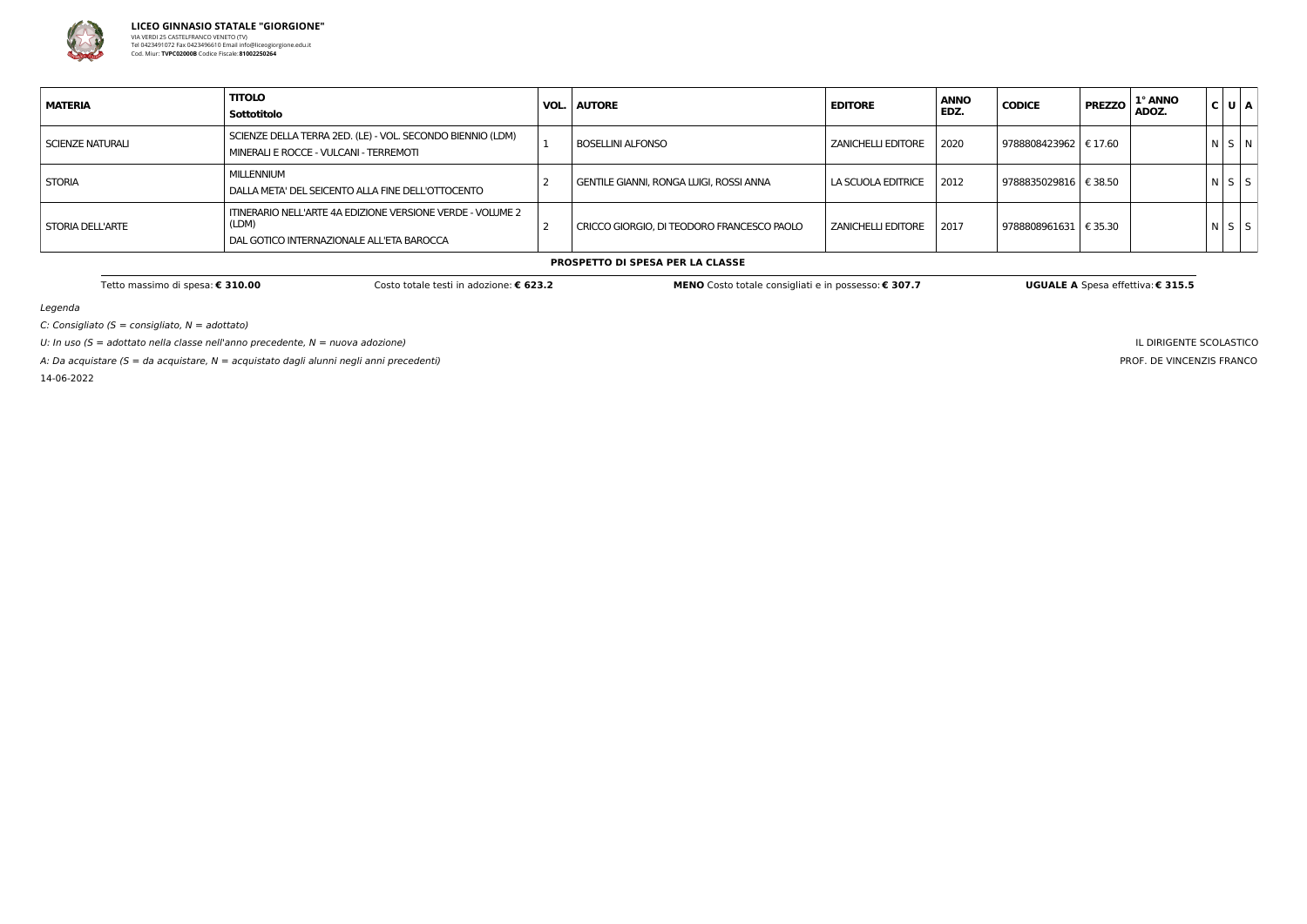

| <b>MATERIA</b>                                 | <b>TITOLO</b><br>Sottotitolo                                                                                      | VOL. | <b>AUTORE</b>                                                | <b>EDITORE</b>                | <b>ANNO</b><br>EDZ. | <b>CODICE</b>           | <b>PREZZO</b> | 1° ANNO<br>ADOZ. | C U A             |  |
|------------------------------------------------|-------------------------------------------------------------------------------------------------------------------|------|--------------------------------------------------------------|-------------------------------|---------------------|-------------------------|---------------|------------------|-------------------|--|
| <b>FILOSOFIA</b>                               | <b>IDEALE E IL REALE 2 EDIZIONE BASE</b>                                                                          | 2    | ABBAGNANO, FORNERO, BURGHI                                   | <b>PARAVIA</b>                | 2013                | 9788839518569           | € 35.80       |                  | $N$ $S$ $S$       |  |
| <b>FISICA</b>                                  | F COME FISICA<br>CORSO DI FISICA PER IL SECONDO BIENNIO DEI LICEI                                                 |      | FABBRI SERGIO, MASINI MARA                                   | <b>SEI</b>                    | 2018                | 9788805076666   € 31.70 |               |                  | $N \mid S \mid N$ |  |
| <b>INGLESE GRAMMATICA</b>                      | SMARTGRAMMAR PREMIUM                                                                                              | U    | IANDELLI NORMA, ZIZZO RITA                                   | ELI                           | 2017                | 9788853624185           | € 31.90       |                  | N S N             |  |
| LINGUA E CULTURA STRANIERA:<br><b>INGLESE</b>  | <b>INTO FOCUS B2</b>                                                                                              | U    | AA W                                                         | PEARSON LONGMAN               | 2020                | 9788883395567           | € 31.20       |                  | $N$ $S$ $N$       |  |
| LINGUA E CULTURA STRANIERA:<br><b>INGLESE</b>  | PERFORMER HERITAGE - VOLUME 1 (LDM)<br>FROM THE ORIGINS TO THE ROMANTIC AGE                                       |      | SPIAZZI MARINA, TAVELLA MARINA, LAYTON<br><b>MARGARET</b>    | <b>ZANICHELLI EDITORE</b>     | 2016                | 9788808737441   € 25.80 |               |                  | $N$ $S$ $N$       |  |
| LINGUA E CULTURA STRANIERA:<br><b>INGLESE</b>  | PERFORMER HERITAGE - VOLUME 2 (LDM)<br>FROM THE VICTORIAN AGE TO THE PRESENT AGE                                  | 2    | SPIAZZI MARINA, TAVELLA MARINA                               | <b>ZANICHELLI EDITORE</b>     | 2016                | 9788808899170   € 31.80 |               |                  | $N$ $S$ $S$       |  |
| LINGUA E CULTURA STRANIERA:<br><b>SPAGNOLA</b> | CONTEXTOS LITERARIOS - VOLUME 1 (LDM)<br>DE LOS ORIGENES AL SIGLO XVIII - SEGUNDA EDICION ACTUALIZADA             |      | GARZILLO LILIANA, CICCOTTI RACHELE                           | <b>ZANICHELLI EDITORE</b>     | 2019                | 9788808252159   € 15.60 |               |                  | $N$ $S$ $N$       |  |
| LINGUA E CULTURA STRANIERA:<br>SPAGNOLA        | CONTEXTOS LITERARIOS - VOLUME 2 (LDM)<br>DEL ROMANTICISMO A NUESTROS DIAS - SEGUNDA EDICION<br><b>ACTUALIZADA</b> | 2    | GARZILLO LILIANA, CICCOTTI RACHELE                           | <b>ZANICHELLI EDITORE</b>     | 2019                | 9788808966742   € 26.10 |               |                  | $N$ $S$ $S$       |  |
| LINGUA E CULTURA STRANIERA:<br>SPAGNOLA        | JUNTOS 2ED. DI !ACCION! - CONFEZIONE VOLUME B + PONTE A PRUEBA<br>(LDM)                                           |      | POLETTINI CARLA, PEREZ NAVARRO JOSE                          | <b>ZANICHELLI EDITORE</b>     | 2018                | 9788808922281   € 28.30 |               |                  | $N$ $S$ $N$       |  |
| LINGUA E CULTURA STRANIERA:<br><b>TEDESCA</b>  | DAS KLAPPT! 2 EDIZIONE NUOVO ESAME                                                                                | 2    | <b>EBERL GARRE MALLOGG</b>                                   | <b>LANG EDIZIONI</b>          | 2020                | 9788861616981   € 25.50 |               |                  | $N$ $S$ $S$       |  |
| LINGUA E CULTURA STRANIERA:<br><b>TEDESCA</b>  | <b>GRAMMATIK DIREKT NEU</b><br>CON SOLUZIONI                                                                      |      | <b>MOTTA GIORGIO</b>                                         | <b>LOESCHER EDITORE</b>       | 2014                | 9788820136581   € 22.20 |               |                  | $N \mid S \mid N$ |  |
| LINGUA E CULTURA STRANIERA:<br><b>TEDESCA</b>  | NICHT NUR LITERATUR NEU + CD MP3                                                                                  | U    | <b>FRASSINETTI ANNA</b>                                      | <b>PRINCIPATO</b>             | 2019                | 9788841613818   € 32.70 |               |                  | $N \mid S \mid S$ |  |
| LINGUA E LETTERATURA ITAL                      | PALAZZO DI ATLANTE (IL) LEOPARDI                                                                                  | U    | <b>BRUSCAGLI RICCARDO, TELLINI GINO</b>                      | <b>D'ANNA</b>                 | 2018                | 9788857791548   € 6.40  |               |                  | $S$ $S$ $N$       |  |
| LINGUA E LETTERATURA ITAL                      | PALAZZO DI ATLANTE (IL) VOL.2A<br>DAL BAROCCO ALLA CIVILTA DEI LUMI                                               | 2    | <b>BRUSCAGLI RICCARDO, TELLINI GINO</b>                      | <b>D'ANNA</b>                 | 2018                | 9788857791395   € 24.40 |               |                  | $N$ $S$ $S$       |  |
| LINGUA E LETTERATURA ITAL                      | PALAZZO DI ATLANTE (IL) VOL.2B<br>DAL NEOCLASSICISMO AL ROMANTICISMO                                              |      | BRUSCAGLI RICCARDO, TELLINI GINO                             | <b>D'ANNA</b>                 | 2018                | 9788857791401   € 23.40 |               |                  | $N$ $S$ $S$       |  |
| LINGUA E LETTERATURA ITAL                      | PER L'ALTO MARE APERTO<br>DIVINA COMMEDIA - TESTO INTEGRALE                                                       |      | ALESSANDRO MARCHI                                            | <b>PARAVIA</b>                | 2017                | 9788839532343   € 34.10 |               |                  | $S \mid S \mid N$ |  |
| <b>MATEMATICA</b>                              | MATEMATICA.AZZURRO 3ED. - VOL. 4 CON TUTOR (LDM)                                                                  | 2    | BERGAMINI MASSIMO, BAROZZI GRAZIELLA, TRIFONE<br><b>ANNA</b> | <b>ZANICHELLI EDITORE</b>     | 2021                | 9788808490056   € 27.50 |               |                  | $N$ $S$ $S$       |  |
| <b>RELIGIONE CATTOLICA</b>                     | NUOVO LA SABBIA E LE STELLE - ED. BLU (IL)<br>CON NULLA OSTA CEI                                                  | U    | PORCARELLI ANDREA, TIBALDI MARCO                             | SEI                           | 2017                | 9788805076475   € 18.50 |               |                  | $N$ $S$ $N$       |  |
| SCIENZE MOTORIE E SPORTIVE                     | PIU' MOVIMENTO VOLUME UNICO + EBOOK                                                                               | U    | FIORINI GIANLUIGI, CORETTI STEFANO, BOCCHI SILVIA            | <b>MARIETTI SCUOLA</b>        | 2014                | 9788839302809   € 22.20 |               |                  | $N$ $S$ $N$       |  |
| <b>SCIENZE NATURALI</b>                        | BIOLOGIA INDAGINE SULLA VITA LINEA BLU<br><b>VOLUME 4</b>                                                         |      | <b>HOEFNAGELS MARIELLE</b>                                   | A. MONDADORI<br><b>SCUOLA</b> | 2019                | 9788824777001   € 29.70 |               |                  | $N$ $S$ $S$       |  |

**Classe: 4ALL LICEO LINGUISTICO CONSUMISTICO INGLESE-TEDESCO-SPAGNOLO**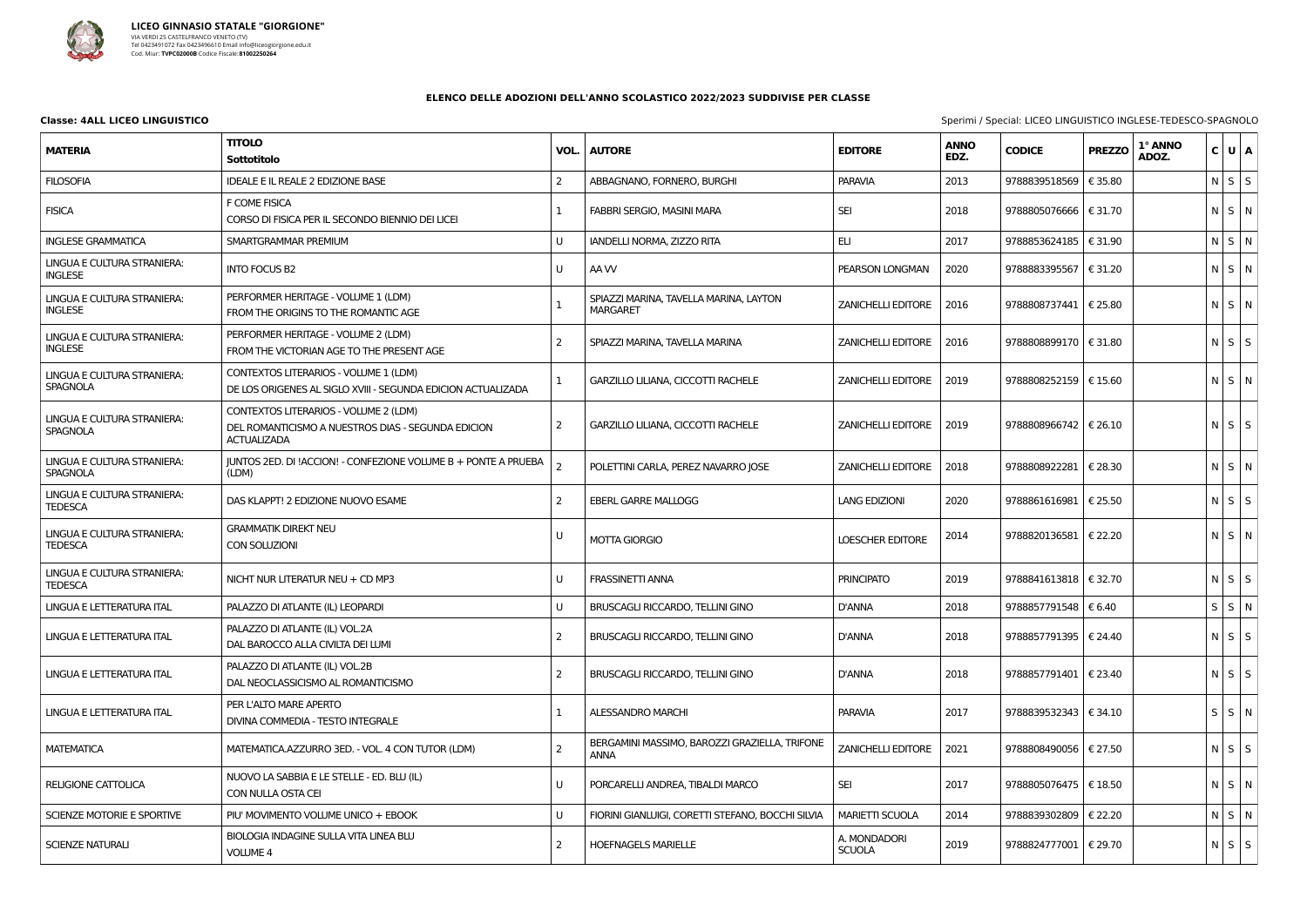

Legenda

 $C:$  Consigliato (S = consigliato,  $N =$  adottato)

U: In uso ( $S =$  adottato nella classe nell'anno precedente,  $N =$  nuova adozione)

A: Da acquistare ( $S = da$  acquistare,  $N = ac$ quistato dagli alunni negli anni precedenti)

14-06-2022

IL DIRIGENTE SCOLASTICO PROF. DE VINCENZIS FRANCO

| <b>MATERIA</b>   | <b>TITOLO</b><br>Sottotitolo                                                                                     | <b>VOL.   AUTORE</b>                                            | <b>EDITORE</b>            | <b>ANNO</b><br>EDZ. | <b>CODICE</b>           | <b>PREZZO</b> | 1° ANNO<br>ADOZ. | C U A       |
|------------------|------------------------------------------------------------------------------------------------------------------|-----------------------------------------------------------------|---------------------------|---------------------|-------------------------|---------------|------------------|-------------|
| SCIENZE NATURALI | CHIMICA: CONCETTI E MODELLI BLU MULTIMEDIALE (LDM)<br>DALLA STECHIOMETRIA ALL'ELETTROCHIMICA                     | VALITUTTI GIUSEPPE, FALASCA MARCO, TIFI A -<br><b>GENTILE A</b> | <b>ZANICHELLI EDITORE</b> | 2014                | 9788808834805   € 19.80 |               |                  | $N$ $S$ $N$ |
| SCIENZE NATURALI | SCIENZE DELLA TERRA 2ED. (LE) - VOL. SECONDO BIENNIO (LDM)<br>MINERALI E ROCCE - VULCANI - TERREMOTI             | <b>BOSELLINI ALFONSO</b>                                        | <b>ZANICHELLI EDITORE</b> | 2020                | 9788808423962   € 17.60 |               |                  | N S N       |
| <b>STORIA</b>    | MILLENNIUM<br>DALLA META' DEL SEICENTO ALLA FINE DELL'OTTOCENTO                                                  | <b>GENTILE GIANNI, RONGA LUIGI, ROSSI ANNA</b>                  | LA SCUOLA EDITRICE        | 2012                | 9788835029816   € 38.50 |               |                  | $N$ $S$ $S$ |
| STORIA DELL'ARTE | ITINERARIO NELL'ARTE 4A EDIZIONE VERSIONE VERDE - VOLUME 2<br>(LDM)<br>DAL GOTICO INTERNAZIONALE ALL'ETA BAROCCA | CRICCO GIORGIO. DI TEODORO FRANCESCO PAOLO                      | I ZANICHELLI EDITORE      | 2017                | 9788808961631   € 35.30 |               |                  | $N$ $S$ $S$ |

**PROSPETTO DI SPESA PER LA CLASSE**

Tetto massimo di spesa: € 310.00 Costo MENO Costo totale consigliati e in possesso: € 305.3 UGUALE A Spesa effettiva: € 330.7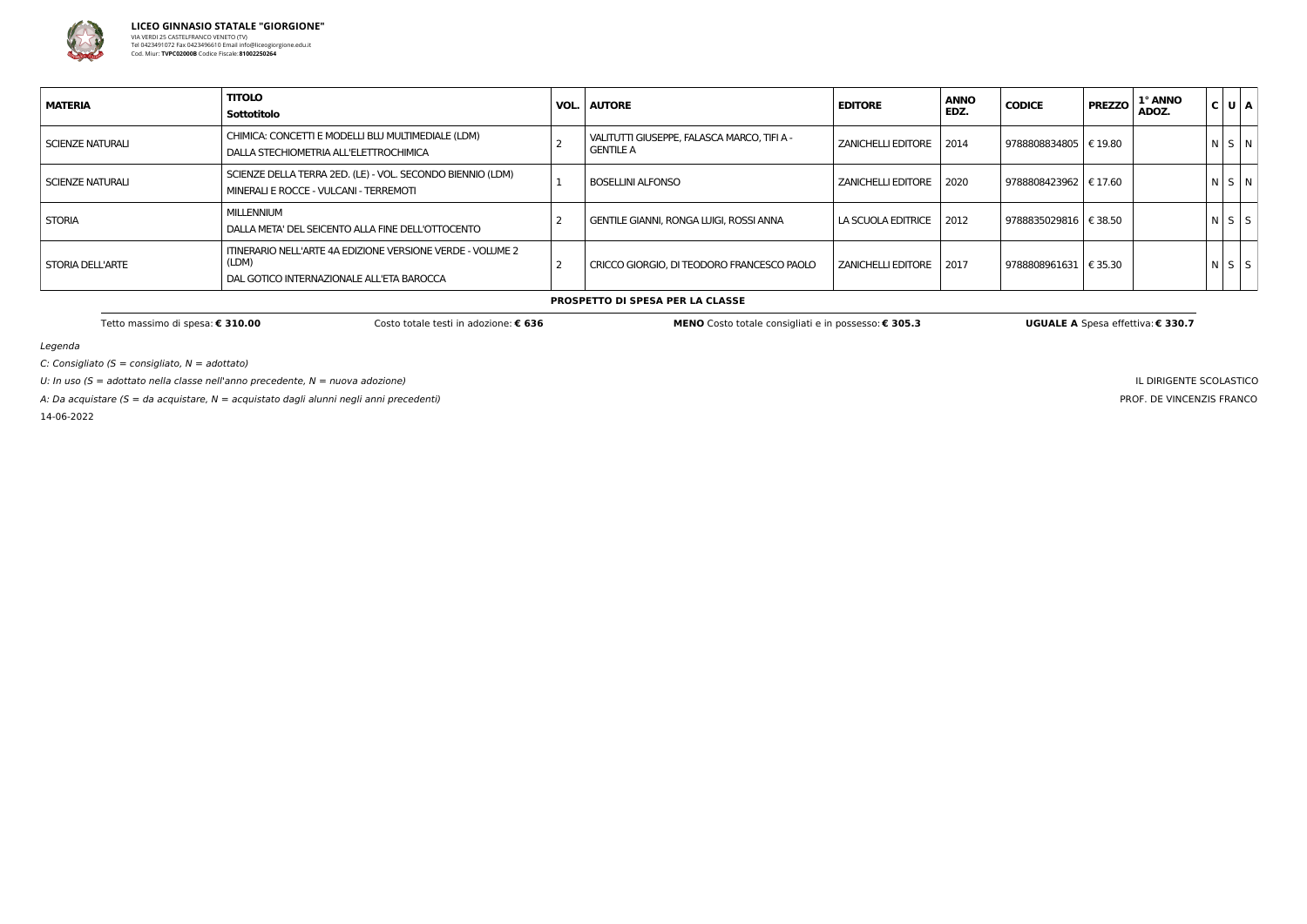

### Legenda

C: Consigliato ( $S =$  consigliato,  $N =$  adottato)

U: In uso ( $S =$  adottato nella classe nell'anno precedente,  $N =$  nuova adozione)

A: Da acquistare (S = da acquistare,  $N =$  acquistato dagli alunni negli anni precedenti)

14-06-2022

IL DIRIGENTE SCOLASTICO PROF. DE VINCENZIS FRANCO

#### **ELENCO DELLE ADOZIONI DELL'ANNO SCOLASTICO 2022/2023 SUDDIVISE PER CLASSE**

#### **Classe: 4ALM LICEO MUSICALE E COREUTICO - SEZ. MUSICALE** Subset of the set of the special of the special: LICEO MUSICALE - SEZ. MUSICALE

| <b>MATERIA</b>                      | <b>TITOLO</b><br><b>Sottotitolo</b>                                               | VOL.          | <b>AUTORE</b>                                      | <b>EDITORE</b>            | <b>ANNO EDZ.</b> | <b>CODICE</b>           |         | PREZZO   1º ANNO ADOZ. | C U A       |             |  |
|-------------------------------------|-----------------------------------------------------------------------------------|---------------|----------------------------------------------------|---------------------------|------------------|-------------------------|---------|------------------------|-------------|-------------|--|
| <b>FILOSOFIA</b>                    | <b>IDEALE E IL REALE 2 EDIZIONE BASE</b>                                          |               | ABBAGNANO, FORNERO, BURGHI                         | <b>PARAVIA</b>            | 2013             | 9788839518569           | € 35.80 |                        |             | $N$ $S$ $S$ |  |
| <b>FISICA</b>                       | F COME FISICA<br>CORSO DI FISICA PER IL SECONDO BIENNIO DEI LICEI                 |               | FABBRI SERGIO, MASINI MARA                         | <b>SEI</b>                | 2018             | 9788805076666   € 31.70 |         |                        | $N$ $S$ $N$ |             |  |
| LINGUA E CULTURA STRANIERA: INGLESE | <b>INTO FOCUS B2</b>                                                              | U             | AA W                                               | PEARSON LONGMAN           | 2020             | 9788883395567   € 31.20 |         |                        |             | $N$ $S$ $N$ |  |
| LINGUA E CULTURA STRANIERA: INGLESE | PERFORMER SHAPING IDEAS - LL VOL. 1 (LDM)<br>FROM THE ORIGINS TO THE ROMANTIC AGE |               | SPIAZZI MARINA, TAVELLA MARINA, LAYTON MARGARET    | ZANICHELLI EDITORE        | 2021             | 9788808788801   € 25.80 |         |                        | $N$ $S$ $N$ |             |  |
| LINGUA E CULTURA STRANIERA: INGLESE | SMARTGRAMMAR PREMIUM                                                              | U             | IANDELLI NORMA, ZIZZO RITA                         | ELI                       | 2017             | 9788853624185   € 31.90 |         |                        |             | $N$ $S$ $N$ |  |
| LINGUA E LETTERATURA ITAL           | PALAZZO DI ATLANTE (IL) LEOPARDI                                                  | U             | BRUSCAGLI RICCARDO, TELLINI GINO                   | <b>D'ANNA</b>             | 2018             | 9788857791548   € 6.40  |         |                        |             | $N$ $S$ $S$ |  |
| LINGUA E LETTERATURA ITAL           | PALAZZO DI ATLANTE (IL) VOL.1B<br>DALL'UMANESIMO ALLA CONTRORIFORMA               |               | BRUSCAGLI RICCARDO, TELLINI GINO                   | <b>D'ANNA</b>             | 2018             | 9788857791388   € 24.10 |         |                        | $N$ $S$ $N$ |             |  |
| LINGUA E LETTERATURA ITAL           | PALAZZO DI ATLANTE (IL) VOL.2A<br>DAL BAROCCO ALLA CIVILTA DEI LUMI               |               | <b>BRUSCAGLI RICCARDO, TELLINI GINO</b>            | <b>D'ANNA</b>             | 2018             | 9788857791395   € 24.40 |         |                        | $N$ $S$ $S$ |             |  |
| LINGUA E LETTERATURA ITAL           | PALAZZO DI ATLANTE (IL) VOL.2B<br>DAL NEOCLASSICISMO AL ROMANTICISMO              |               | BRUSCAGLI RICCARDO, TELLINI GINO                   | <b>D'ANNA</b>             | 2018             | 9788857791401   € 23.40 |         |                        | $N$ $S$ $S$ |             |  |
| LINGUA E LETTERATURA ITAL           | PER L'ALTO MARE APERTO<br>DIVINA COMMEDIA - TESTO INTEGRALE                       |               | ALESSANDRO MARCHI                                  | <b>PARAVIA</b>            | 2017             | 9788839532343   € 34.10 |         |                        | $S$ $S$ $N$ |             |  |
| <b>MATEMATICA</b>                   | MATEMATICA.AZZURRO 3ED. - VOL. 4 CON TUTOR (LDM)                                  |               | BERGAMINI MASSIMO, BAROZZI GRAZIELLA, TRIFONE ANNA | <b>ZANICHELLI EDITORE</b> | 2021             | 9788808490056           | € 27.50 | 2022                   |             | $N$ $N$ $S$ |  |
| <b>RELIGIONE</b>                    | NUOVO LA SABBIA E LE STELLE - ED. BLU (IL)<br>CON NULLA OSTA CEI                  | U             | PORCARELLI ANDREA, TIBALDI MARCO                   | <b>SEI</b>                | 2017             | 9788805076475   € 18.50 |         |                        | $N$ $S$ $N$ |             |  |
| SCIENZE MOTORIE E SPORTIVE          | PIU' MOVIMENTO VOLUME UNICO + EBOOK                                               | U             | FIORINI GIANLUIGI, CORETTI STEFANO, BOCCHI SILVIA  | <b>MARIETTI SCUOLA</b>    | 2014             | 9788839302809           | € 22.20 |                        |             | $N$ $S$ $N$ |  |
| <b>STORIA</b>                       | <b>MILLENNIUM</b><br>DALLA META' DEL SEICENTO ALLA FINE DELL'OTTOCENTO            |               | GENTILE GIANNI, RONGA LUIGI, ROSSI ANNA            | LA SCUOLA EDITRICE   2012 |                  | 9788835029816   € 38.50 |         |                        | $N$ $S$ $S$ |             |  |
| STORIA DELL'ARTE                    | <b>DENTRO L'ARTE</b><br><b>VOLUME 4</b>                                           |               | <b>BALDRIGA IRENE</b>                              | ELECTA SCUOLA             | 2016             | 9788863081367   € 26.20 |         |                        | $N$ $S$ $S$ |             |  |
| STORIA DELLA MUSICA                 | STORIA DELLA MUSICA OCCIDENTALE 2                                                 | $\mathcal{P}$ | CARROZZO, CIMAGALLI                                | ARMANDO EDITORE           | 2008             | 9788860811066           | € 22.50 |                        |             | $N$ $S$ $S$ |  |
| <b>TECNOLOGIE MUSICALI</b>          | NUMERI AL SUONO (DAI)<br>AD USO DEI CONSERVATORI, ISTITUTI E LICEI MUSICALI       | U             | DELLA VENTURA MICHELE                              | <b>ABEDITORE</b>          | 2017             | 9788865512524   € 35.00 |         |                        | $N$ $S$ $N$ |             |  |

### **PROSPETTO DI SPESA PER LA CLASSE**

Tetto massimo di spesa: € 315.00 Costo totale testi in adozione: € 459.2 MENO Costo totale consigliati e in possesso: € 254.5 UGUALE A Spesa effettiva: € 204.7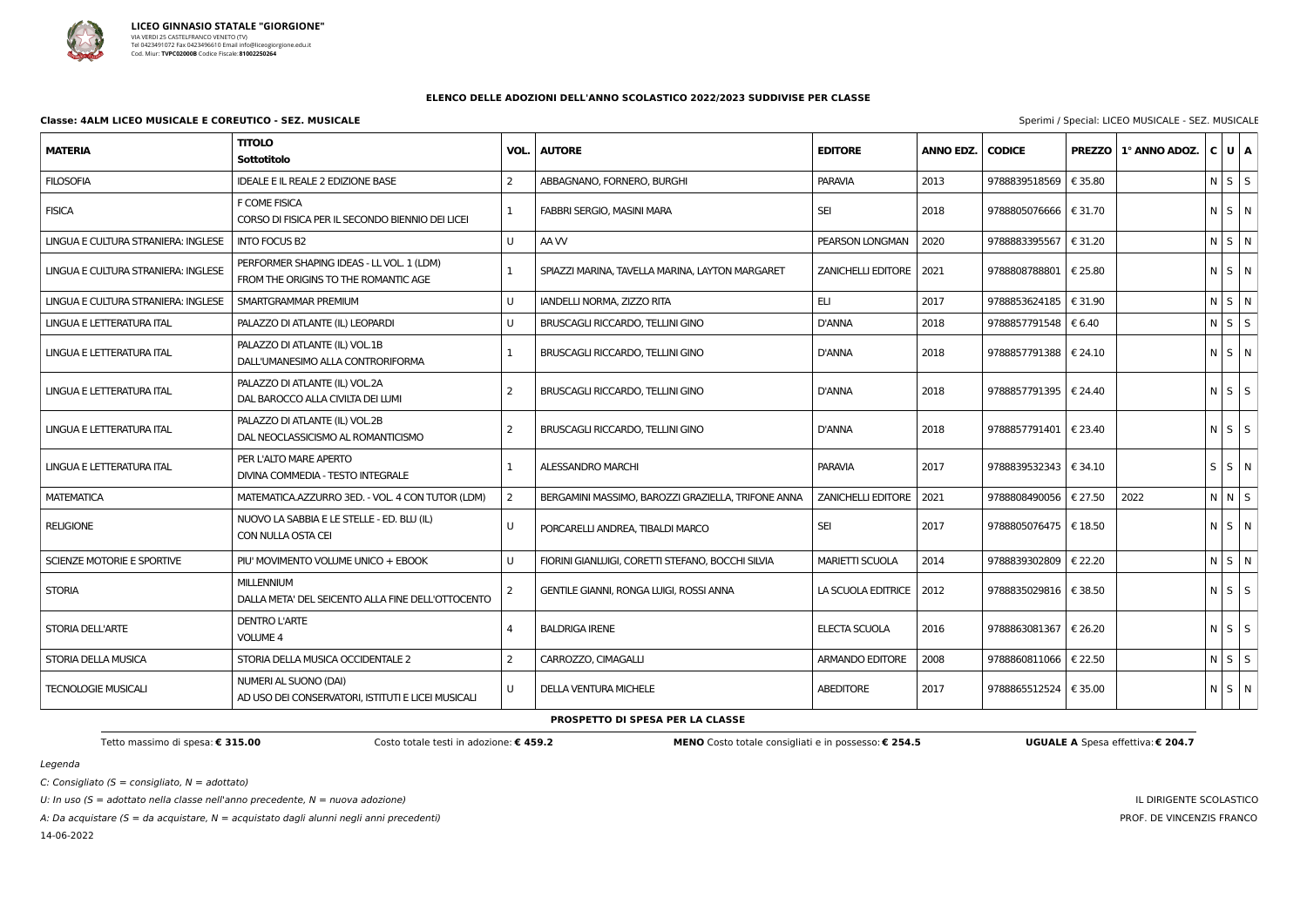

### **Classe: 4ASA SCIENTIFICO OPZIONE SCIENZE APPLICATE** Sperimi / Special: LICEO Sperimi / Special: LICEO Sperimi / Special: LICEO Sperimi / Special: LICEO Special: LICEO Special: LICEO Special: LICEO Special: LICEO Special:

| Sottotitolo                                                                                                          | VOL.           | <b>AUTORE</b>                                                   | <b>EDITORE</b>                | <b>ANNO</b><br>EDZ. | <b>CODICE</b>                                                                                                                                                              | <b>PREZZO</b> | 1° ANNO<br>ADOZ.                                                                                                                                                                                                                                                                                                                                                                                                                                                                                      |                                                                                                                                                                                                                                                                                                          |
|----------------------------------------------------------------------------------------------------------------------|----------------|-----------------------------------------------------------------|-------------------------------|---------------------|----------------------------------------------------------------------------------------------------------------------------------------------------------------------------|---------------|-------------------------------------------------------------------------------------------------------------------------------------------------------------------------------------------------------------------------------------------------------------------------------------------------------------------------------------------------------------------------------------------------------------------------------------------------------------------------------------------------------|----------------------------------------------------------------------------------------------------------------------------------------------------------------------------------------------------------------------------------------------------------------------------------------------------------|
| ITINERARIO NELL'ARTE 4A EDIZIONE VERSIONE ARANCIONE - VOL. 4 CON<br>MUSEO (LDM)<br>DAL BAROCCO AL POSTIMPRESSIONISMO | $\overline{4}$ | CRICCO GIORGIO, DI TEODORO FRANCESCO PAOLO                      |                               |                     |                                                                                                                                                                            |               |                                                                                                                                                                                                                                                                                                                                                                                                                                                                                                       |                                                                                                                                                                                                                                                                                                          |
| MANUALE DI DISEGNO                                                                                                   |                | PINOTTI ANNIBALE                                                | <b>ATLAS</b>                  | 2014                |                                                                                                                                                                            | € 22.90       |                                                                                                                                                                                                                                                                                                                                                                                                                                                                                                       |                                                                                                                                                                                                                                                                                                          |
| <b>IDEALE E IL REALE 2 EDIZIONE BASE</b>                                                                             | 2              | ABBAGNANO, FORNERO, BURGHI                                      | <b>PARAVIA</b>                | 2013                |                                                                                                                                                                            |               |                                                                                                                                                                                                                                                                                                                                                                                                                                                                                                       |                                                                                                                                                                                                                                                                                                          |
| NUOVO AMALDI PER I LICEI SCIENTIFICI.BLU 3ED. (IL) - VOL. 2 (LDM)<br>ONDE, CAMPO ELETTRICO E MAGNETICO               | $\overline{2}$ | <b>AMALDI UGO</b>                                               | <b>ZANICHELLI EDITORE</b>     | 2021                |                                                                                                                                                                            | € 33.50       |                                                                                                                                                                                                                                                                                                                                                                                                                                                                                                       |                                                                                                                                                                                                                                                                                                          |
| INFORMATICA PER LICEI SCIENTIFICI SCIENZE APPLICATE<br><b>QUINTO ANNO</b>                                            | -2             | LORENZI AGOSTINO, GOVONI MASSIMO                                | <b>ATLAS</b>                  | 2015                |                                                                                                                                                                            |               |                                                                                                                                                                                                                                                                                                                                                                                                                                                                                                       |                                                                                                                                                                                                                                                                                                          |
| SMARTGRAMMAR PREMIUM                                                                                                 | U              | IANDELLI NORMA, ZIZZO RITA                                      | ELI                           | 2017                |                                                                                                                                                                            |               |                                                                                                                                                                                                                                                                                                                                                                                                                                                                                                       |                                                                                                                                                                                                                                                                                                          |
| <b>INTO FOCUS B2</b>                                                                                                 |                | AA W                                                            | PEARSON LONGMAN               | 2020                |                                                                                                                                                                            | € 31.20       |                                                                                                                                                                                                                                                                                                                                                                                                                                                                                                       |                                                                                                                                                                                                                                                                                                          |
| PERFORMER HERITAGE - VOLUME 1 (LDM)<br>FROM THE ORIGINS TO THE ROMANTIC AGE                                          |                | SPIAZZI MARINA, TAVELLA MARINA, LAYTON<br><b>MARGARET</b>       |                               |                     |                                                                                                                                                                            |               |                                                                                                                                                                                                                                                                                                                                                                                                                                                                                                       |                                                                                                                                                                                                                                                                                                          |
| PERFORMER HERITAGE - VOLUME 2 (LDM)<br>FROM THE VICTORIAN AGE TO THE PRESENT AGE                                     | -2             | SPIAZZI MARINA, TAVELLA MARINA                                  |                               |                     |                                                                                                                                                                            |               |                                                                                                                                                                                                                                                                                                                                                                                                                                                                                                       |                                                                                                                                                                                                                                                                                                          |
| PALAZZO DI ATLANTE (IL) LEOPARDI                                                                                     |                | BRUSCAGLI RICCARDO, TELLINI GINO                                | <b>D'ANNA</b>                 | 2018                |                                                                                                                                                                            |               |                                                                                                                                                                                                                                                                                                                                                                                                                                                                                                       |                                                                                                                                                                                                                                                                                                          |
| PALAZZO DI ATLANTE (IL) VOL.1B<br>DALL'UMANESIMO ALLA CONTRORIFORMA                                                  |                | <b>BRUSCAGLI RICCARDO, TELLINI GINO</b>                         | D'ANNA                        | 2018                |                                                                                                                                                                            |               |                                                                                                                                                                                                                                                                                                                                                                                                                                                                                                       |                                                                                                                                                                                                                                                                                                          |
| PALAZZO DI ATLANTE (IL) VOL.2A<br>DAL BAROCCO ALLA CIVILTA DEI LUMI                                                  | -2             | BRUSCAGLI RICCARDO, TELLINI GINO                                | D'ANNA                        | 2018                |                                                                                                                                                                            |               |                                                                                                                                                                                                                                                                                                                                                                                                                                                                                                       |                                                                                                                                                                                                                                                                                                          |
| PALAZZO DI ATLANTE (IL) VOL.2B<br>DAL NEOCLASSICISMO AL ROMANTICISMO                                                 | -2             | BRUSCAGLI RICCARDO, TELLINI GINO                                | D'ANNA                        | 2018                |                                                                                                                                                                            |               |                                                                                                                                                                                                                                                                                                                                                                                                                                                                                                       |                                                                                                                                                                                                                                                                                                          |
| PER L'ALTO MARE APERTO<br>DIVINA COMMEDIA - TESTO INTEGRALE                                                          |                | <b>ALESSANDRO MARCHI</b>                                        | <b>PARAVIA</b>                | 2017                |                                                                                                                                                                            |               |                                                                                                                                                                                                                                                                                                                                                                                                                                                                                                       |                                                                                                                                                                                                                                                                                                          |
| MANUALE BLU 2.0 DI MATEMATICA 3ED. - CONF. 4 CON TUTOR (LDM)                                                         | $\overline{2}$ | BERGAMINI MASSIMO, BAROZZI GRAZIELLA,<br><b>TRIFONE ANNA</b>    |                               |                     |                                                                                                                                                                            |               |                                                                                                                                                                                                                                                                                                                                                                                                                                                                                                       |                                                                                                                                                                                                                                                                                                          |
| NUOVO LA SABBIA E LE STELLE - ED. BLU (IL)<br>CON NULLA OSTA CEI                                                     |                | PORCARELLI ANDREA, TIBALDI MARCO                                | <b>SEI</b>                    | 2017                |                                                                                                                                                                            |               |                                                                                                                                                                                                                                                                                                                                                                                                                                                                                                       |                                                                                                                                                                                                                                                                                                          |
| PIU' MOVIMENTO VOLUME UNICO + EBOOK                                                                                  |                | FIORINI GIANLUIGI, CORETTI STEFANO, BOCCHI<br><b>SILVIA</b>     | <b>MARIETTI SCUOLA</b>        | 2014                |                                                                                                                                                                            | € 22.20       |                                                                                                                                                                                                                                                                                                                                                                                                                                                                                                       |                                                                                                                                                                                                                                                                                                          |
| BIOLOGIA INDAGINE SULLA VITA LINEA BLU<br><b>VOLUME 4</b>                                                            | $\overline{2}$ | <b>HOEFNAGELS MARIELLE</b>                                      | A. MONDADORI<br><b>SCUOLA</b> | 2019                |                                                                                                                                                                            |               |                                                                                                                                                                                                                                                                                                                                                                                                                                                                                                       |                                                                                                                                                                                                                                                                                                          |
| CHIMICA: CONCETTI E MODELLI BLU MULTIMEDIALE (LDM)<br>DALLA STECHIOMETRIA ALL'ELETTROCHIMICA                         | -2             | VALITUTTI GIUSEPPE, FALASCA MARCO, TIFI A -<br><b>GENTILE A</b> |                               |                     |                                                                                                                                                                            |               |                                                                                                                                                                                                                                                                                                                                                                                                                                                                                                       |                                                                                                                                                                                                                                                                                                          |
| SCIENZE DELLA TERRA 2ED. (LE) - VOL. SECONDO BIENNIO (LDM)<br>MINERALI E ROCCE - VULCANI - TERREMOTI                 |                | <b>BOSELLINI ALFONSO</b>                                        |                               |                     |                                                                                                                                                                            |               |                                                                                                                                                                                                                                                                                                                                                                                                                                                                                                       |                                                                                                                                                                                                                                                                                                          |
|                                                                                                                      | <b>TITOLO</b>  |                                                                 |                               |                     | ZANICHELLI EDITORE   2018<br>ZANICHELLI EDITORE   2016<br>ZANICHELLI EDITORE   2016<br>ZANICHELLI EDITORE   2020<br>ZANICHELLI EDITORE   2014<br>ZANICHELLI EDITORE   2020 | 9788883395567 | 9788808633804   € 28.00<br>9788826815794<br>9788839518569   € 35.80<br>9788808566683<br>9788826818450   € 18.40<br>9788853624185   € 31.90<br>9788808737441   € 25.80<br>9788808899170   € 31.80<br>9788857791548 $\epsilon$ 6.40<br>9788857791388   € 24.10<br>9788857791395   € 24.40<br>9788857791401   € 23.40<br>9788839532343   € 34.10<br>9788808241566   € 38.60<br>9788805076475   € 18.50<br>9788839302809<br>9788824777001   € 29.70<br>9788808834805   € 19.80<br>9788808423962   € 17.60 | C U A <br>$N$ $S$ $S$<br>$N$ $S$ $N$<br>$N$ $S$ $S$<br>$N$ $S$ $S$<br>$N$ $S$ $S$<br>$N$ $S$ $N$<br>NSN<br>$N$ $S$ $N$<br>$N$ $S$ $S$<br>$N$ $S$ $S$<br>$N$ $S$ $N$<br>$N$ $S$ $S$<br>$N$ $S$ $S$<br>$S \mid S \mid N$<br>$N$ $S$ $S$<br>NSN<br>$N$ $S$ $N$<br>$N$ $S$ $S$<br>$N$ $S$ $N$<br>$N$ $S$ $N$ |

| pecial: LICEO SCIENTIFICO - OPZIONE SCIENZE APPLICATE |  |  |
|-------------------------------------------------------|--|--|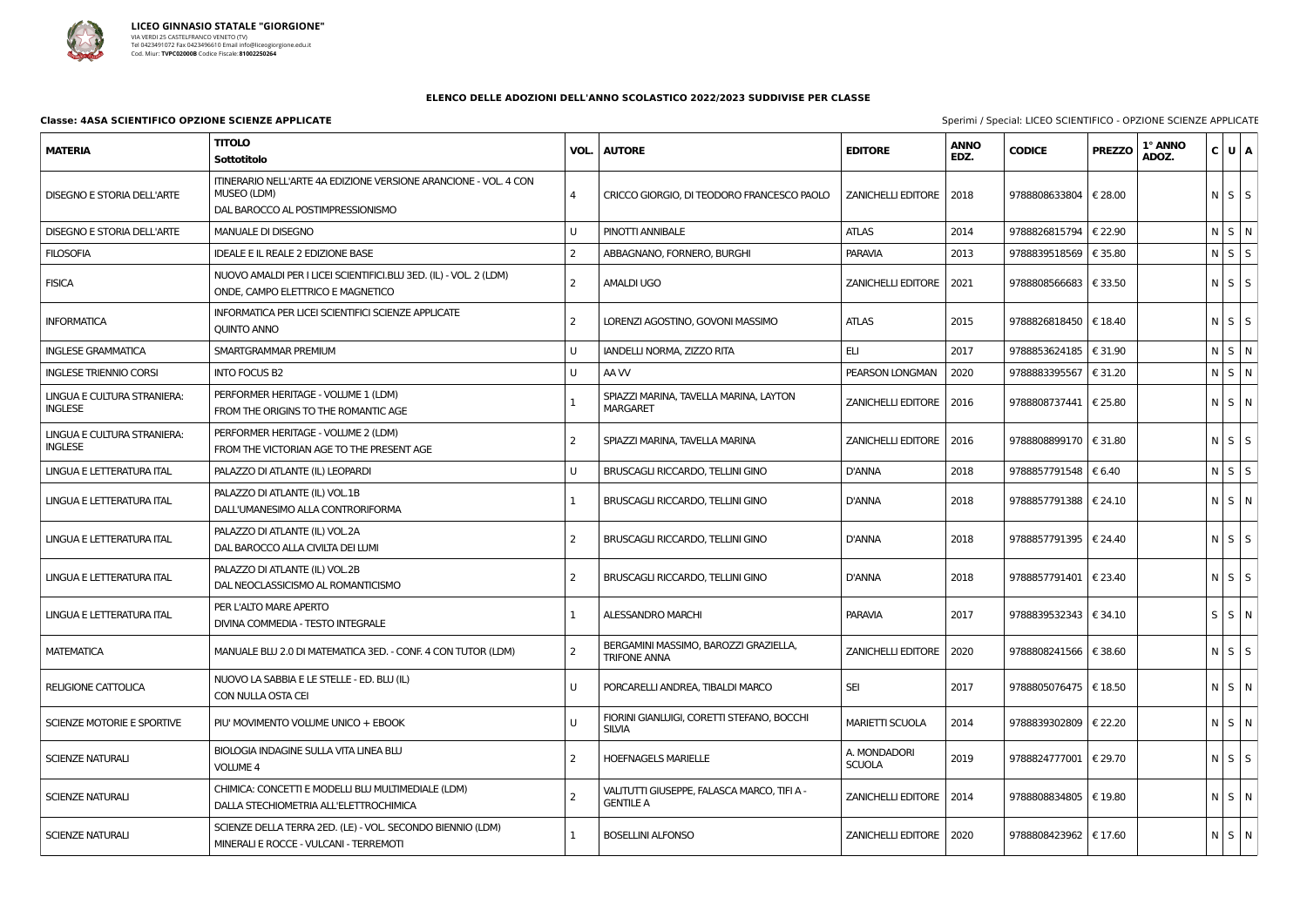

A: Da acquistare ( $S = da$  acquistare,  $N = ac$ quistato dagli alunni negli anni precedenti) 14-06-2022

Legenda

 $C:$  Consigliato (S = consigliato,  $N =$  adottato)

U: In uso ( $S =$  adottato nella classe nell'anno precedente,  $N =$  nuova adozione)

IL DIRIGENTE SCOLASTICO PROF. DE VINCENZIS FRANCO

| <b>MATERIA</b> | <b>TITOLO</b><br>Sottotitolo                                      | <b>VOL. AUTORE</b>                      | <b>EDITORE</b>            | <b>ANNO</b><br>EDZ. | <b>CODICE</b> | 1° ANNO<br><b>PREZZO</b><br>ADOZ. |     | U   A |
|----------------|-------------------------------------------------------------------|-----------------------------------------|---------------------------|---------------------|---------------|-----------------------------------|-----|-------|
| <b>STORIA</b>  | MILLENNIUM<br>I DALLA META' DEL SEICENTO ALLA FINE DELL'OTTOCENTO | GENTILE GIANNI, RONGA LUIGI, ROSSI ANNA | LA SCUOLA EDITRICE   2012 |                     | 9788835029816 | € 38.50                           | N S |       |

#### **PROSPETTO DI SPESA PER LA CLASSE**

Tetto massimo di spesa: € 288.00 Costo totale testi in adozione: € 556.6 MENO Costo totale consigliati e in possesso: € 248.1 UGUALE A Spesa effettiva: € 308.5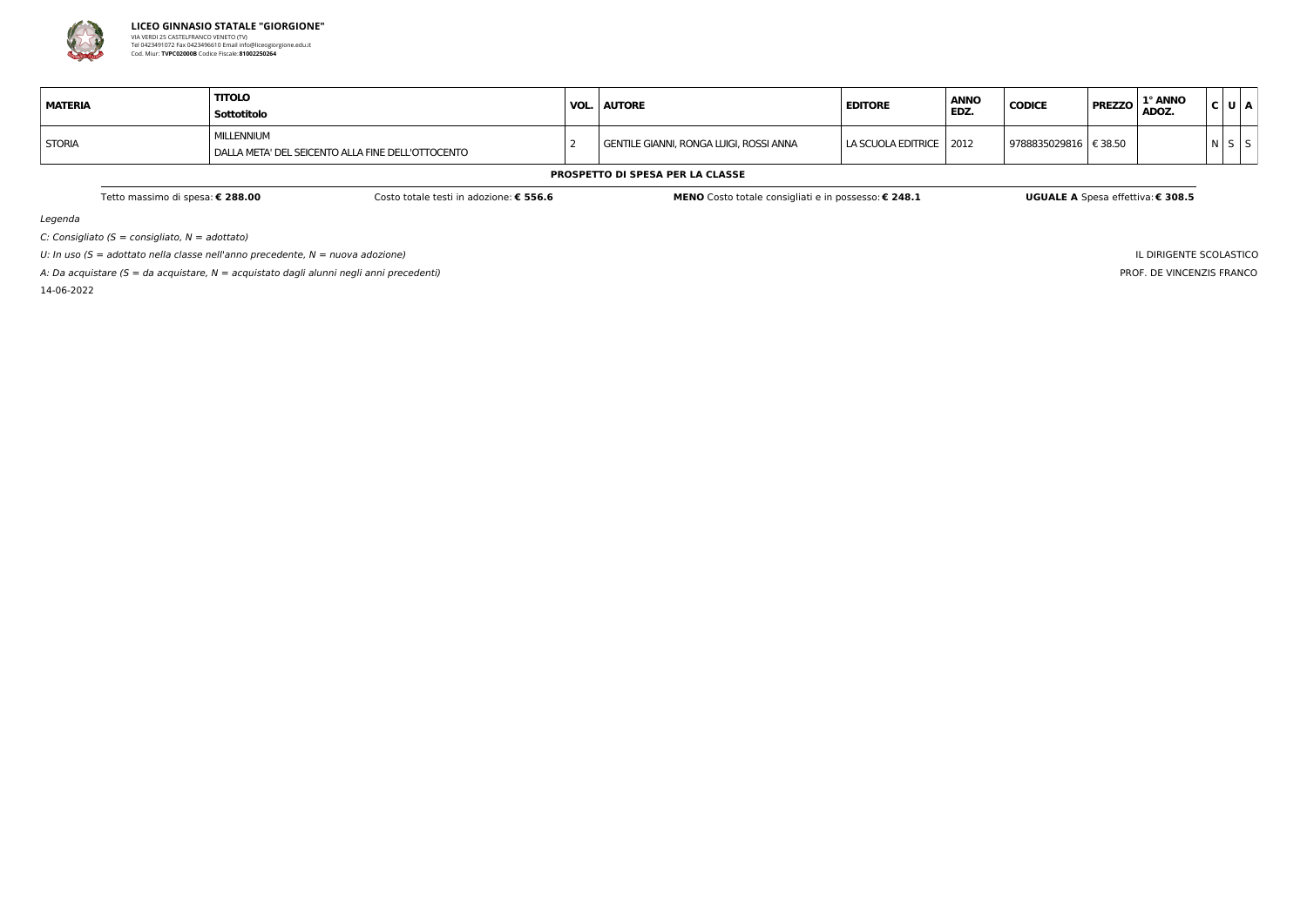

### **Classe: 4ASO SCIENTIFICO ORDINARIO** Special: LICEO Seperimi / Special: LICEO Seperimi / Special: LICEO SCIENTIFICO ORDINARIO

| <b>MATERIA</b>                                | <b>TITOLO</b><br>Sottotitolo                                                                                         | VOL. | <b>AUTORE</b>                                                   | <b>EDITORE</b>                            | <b>ANNO</b><br>EDZ. | <b>CODICE</b>           | <b>PREZZO</b> | 1° ANNO<br>ADOZ. | C U A             |  |
|-----------------------------------------------|----------------------------------------------------------------------------------------------------------------------|------|-----------------------------------------------------------------|-------------------------------------------|---------------------|-------------------------|---------------|------------------|-------------------|--|
| <b>DISEGNO E STORIA DELL'ARTE</b>             | ITINERARIO NELL'ARTE 4A EDIZIONE VERSIONE ARANCIONE - VOL. 4 CON<br>MUSEO (LDM)<br>DAL BAROCCO AL POSTIMPRESSIONISMO | 4    | CRICCO GIORGIO, DI TEODORO FRANCESCO PAOLO                      | <b>ZANICHELLI EDITORE</b>                 | 2018                | 9788808633804           | € 28.00       |                  | $N \mid S \mid S$ |  |
| <b>DISEGNO E STORIA DELL'ARTE</b>             | <b>MANUALE DI DISEGNO</b>                                                                                            | U    | PINOTTI ANNIBALE                                                | <b>ATLAS</b>                              | 2014                | 9788826815794   € 22.90 |               |                  | N S N             |  |
| <b>FILOSOFIA</b>                              | RICERCA DEL PENSIERO 2                                                                                               | 2    | ABBAGNANO, FORNERO, BURGHI                                      | <b>PARAVIA</b>                            | 2015                | 9788839522313   € 47.80 |               |                  | $N$ $S$ $S$       |  |
| <b>FISICA</b>                                 | NUOVO AMALDI PER I LICEI SCIENTIFICI.BLU 3ED. (IL) - VOL. 2 (LDM)<br>ONDE, CAMPO ELETTRICO E MAGNETICO               | 2    | <b>AMALDI UGO</b>                                               | <b>ZANICHELLI EDITORE</b>                 | 2021                | 9788808566683   € 33.50 |               |                  | $N$ $S$ $S$       |  |
| LINGUA E CULTURA LATINA                       | NUOVO CODEX (IL) VOLUME ESERCIZI 2 + EBOOK                                                                           | 2    | NICOLA S, GARCIEL L, TORNIELLI L                                | <b>PETRINI</b>                            | 2019                | 9788849422849   € 21.30 |               |                  | N S N             |  |
| LINGUA E CULTURA LATINA                       | NUOVO CODEX (IL) VOLUME TEORIA + EBOOK                                                                               | U    | NICOLA S, GARCIEL L, TORNIELLI L                                | <b>PETRINI</b>                            | 2019                | 9788849422825   € 16.00 |               |                  | $N$ $S$ $N$       |  |
| LINGUA E CULTURA LATINA                       | <b>VIDES UT ALTA</b><br>VOLUME 1 LE ORIGINI E L'ETA REPUBBLICANA                                                     | -1   | <b>RONCORONI</b>                                                | <b>CARLO SIGNORELLI</b><br><b>EDITORE</b> | 2014                | 9788843415878   € 33.00 |               |                  | $N$ S $N$         |  |
| LINGUA E CULTURA LATINA                       | <b>VIDES UT ALTA</b><br><b>VOLUME 2 L'ETA AUGUSTEA</b>                                                               | 2    | <b>RONCORONI</b>                                                | <b>CARLO SIGNORELLI</b><br><b>EDITORE</b> | 2014                | 9788843415885   € 21.70 |               |                  | $N \mid S \mid S$ |  |
| LINGUA E CULTURA STRANIERA:<br><b>INGLESE</b> | <b>INTO FOCUS B2</b>                                                                                                 | U    | AA W                                                            | PEARSON LONGMAN                           | 2020                | 9788883395567           | € 31.20       |                  | NSN               |  |
| LINGUA E CULTURA STRANIERA:<br><b>INGLESE</b> | PERFORMER HERITAGE - VOLUME 1 (LDM)<br>FROM THE ORIGINS TO THE ROMANTIC AGE                                          |      | SPIAZZI MARINA, TAVELLA MARINA, LAYTON<br><b>MARGARET</b>       | <b>ZANICHELLI EDITORE</b>                 | 2016                | 9788808737441   € 25.80 |               |                  | NSN               |  |
| LINGUA E CULTURA STRANIERA:<br><b>INGLESE</b> | PERFORMER HERITAGE - VOLUME 2 (LDM)<br>FROM THE VICTORIAN AGE TO THE PRESENT AGE                                     | 2    | SPIAZZI MARINA, TAVELLA MARINA                                  | <b>ZANICHELLI EDITORE</b>                 | 2016                | 9788808899170   € 31.80 |               |                  | $N$ S S           |  |
| LINGUA E CULTURA STRANIERA:<br><b>INGLESE</b> | SMARTGRAMMAR PREMIUM                                                                                                 |      | IANDELLI NORMA, ZIZZO RITA                                      | ELI                                       | 2017                | 9788853624185   € 31.90 |               |                  | NSN               |  |
| LINGUA E LETTERATURA ITAL                     | PALAZZO DI ATLANTE (IL) LEOPARDI                                                                                     |      | BRUSCAGLI RICCARDO, TELLINI GINO                                | <b>D'ANNA</b>                             | 2018                | 9788857791548   € 6.40  |               |                  | $S$ $S$ $N$       |  |
| <b>LINGUA E LETTERATURA ITAL</b>              | PALAZZO DI ATLANTE (IL) VOL.2A<br>DAL BAROCCO ALLA CIVILTA DEI LUMI                                                  | -2   | BRUSCAGLI RICCARDO, TELLINI GINO                                | D'ANNA                                    | 2018                | 9788857791395   € 24.40 |               |                  | $N$ $S$ $S$       |  |
| LINGUA E LETTERATURA ITAL                     | PALAZZO DI ATLANTE (IL) VOL.2B<br>DAL NEOCLASSICISMO AL ROMANTICISMO                                                 | 2    | <b>BRUSCAGLI RICCARDO, TELLINI GINO</b>                         | D'ANNA                                    | 2018                | 9788857791401   € 23.40 |               |                  | $N \mid S \mid S$ |  |
| LINGUA E LETTERATURA ITAL                     | PER L'ALTO MARE APERTO<br>DIVINA COMMEDIA - TESTO INTEGRALE                                                          | -1   | <b>ALESSANDRO MARCHI</b>                                        | PARAVIA                                   | 2017                | 9788839532343   € 34.10 |               |                  | S S N             |  |
| <b>MATEMATICA</b>                             | MANUALE BLU 2.0 DI MATEMATICA 3ED. - CONF. 4 CON TUTOR (LDM)                                                         | 2    | BERGAMINI MASSIMO, BAROZZI GRAZIELLA, TRIFONE<br><b>ANNA</b>    | <b>ZANICHELLI EDITORE</b>                 | 2020                | 9788808241566   € 38.60 |               |                  | $N$ $S$ $S$       |  |
| <b>RELIGIONE CATTOLICA</b>                    | NUOVO LA SABBIA E LE STELLE - ED. BLU (IL)<br>CON NULLA OSTA CEI                                                     |      | PORCARELLI ANDREA, TIBALDI MARCO                                | <b>SEI</b>                                | 2017                | 9788805076475   € 18.50 |               |                  | $N$ $S$ $N$       |  |
| SCIENZE MOTORIE E SPORTIVE                    | PIU' MOVIMENTO VOLUME UNICO + EBOOK                                                                                  |      | FIORINI GIANLUIGI, CORETTI STEFANO, BOCCHI SILVIA               | <b>MARIETTI SCUOLA</b>                    | 2014                | 9788839302809   € 22.20 |               |                  | $N$ $S$ $N$       |  |
| SCIENZE NATURALI                              | BIOLOGIA INDAGINE SULLA VITA LINEA BLU<br>VOLUME 4                                                                   | -2   | <b>HOEFNAGELS MARIELLE</b>                                      | A. MONDADORI SCUOLA   2019                |                     | 9788824777001   € 29.70 |               |                  | $N$ $S$ $S$       |  |
| <b>SCIENZE NATURALI</b>                       | CHIMICA: CONCETTI E MODELLI BLU MULTIMEDIALE (LDM)<br>DALLA STECHIOMETRIA ALL'ELETTROCHIMICA                         |      | VALITUTTI GIUSEPPE, FALASCA MARCO, TIFI A -<br><b>GENTILE A</b> | <b>ZANICHELLI EDITORE</b>                 | 2014                | 9788808834805   € 19.80 |               |                  | $N$ $S$ $N$       |  |

|  |  | Sperimi / Special: LICEO SCIENTIFICO |  |  |  |
|--|--|--------------------------------------|--|--|--|
|--|--|--------------------------------------|--|--|--|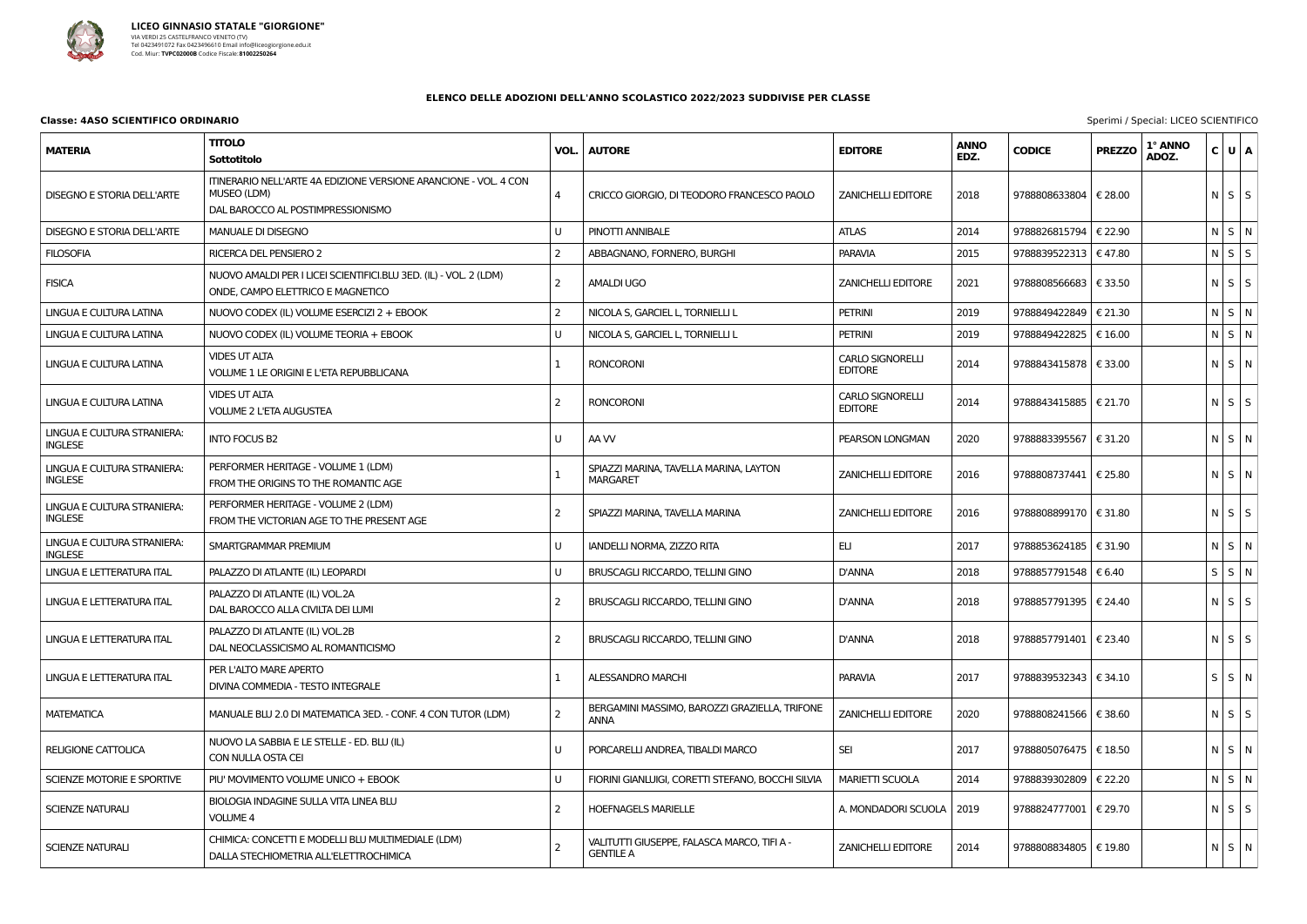

Legenda

 $C:$  Consigliato (S = consigliato,  $N =$  adottato)

U: In uso ( $S =$  adottato nella classe nell'anno precedente,  $N =$  nuova adozione)

A: Da acquistare (S = da acquistare,  $N =$  acquistato dagli alunni negli anni precedenti)

14-06-2022

IL DIRIGENTE SCOLASTICO PROF. DE VINCENZIS FRANCO

| <b>MATERIA</b>   | <b>TITOLO</b><br>Sottotitolo                                                                         | VOL. | <b>AUTORE</b>                                                    | <b>EDITORE</b>       | <b>ANNO</b><br>EDZ. | <b>CODICE</b>           | 1° ANNO<br><b>PREZZO</b><br>ADOZ. | C U A       |  |
|------------------|------------------------------------------------------------------------------------------------------|------|------------------------------------------------------------------|----------------------|---------------------|-------------------------|-----------------------------------|-------------|--|
| SCIENZE NATURALI | SCIENZE DELLA TERRA 2ED. (LE) - VOL. SECONDO BIENNIO (LDM)<br>MINERALI E ROCCE - VULCANI - TERREMOTI |      | BOSELLINI ALFONSO                                                | I ZANICHELLI EDITORE | 2020                | 9788808423962   € 17.60 |                                   | N S N       |  |
| <b>STORIA</b>    | NUOVI PROFILI STORICI NUOVI PROGRAMMI VOL. II<br>DAL 1650 AL 1900                                    |      | GIARDINA ANDREA, SABBATUCCI GIOVANNI, VIDOTTO<br><b>VITTORIO</b> | LATERZA SCOLASTICA   | 2012                | 9788842110477   € 39.90 |                                   | $N$ $S$ $S$ |  |

#### **PROSPETTO DI SPESA PER LA CLASSE**

Tetto massimo di spesa: € 288.00 Costo totale testi in adozione: € 619.5 MENO Costo totale consigliati e in possesso: € 300.7 UGUALE A Spesa effettiva: € 318.8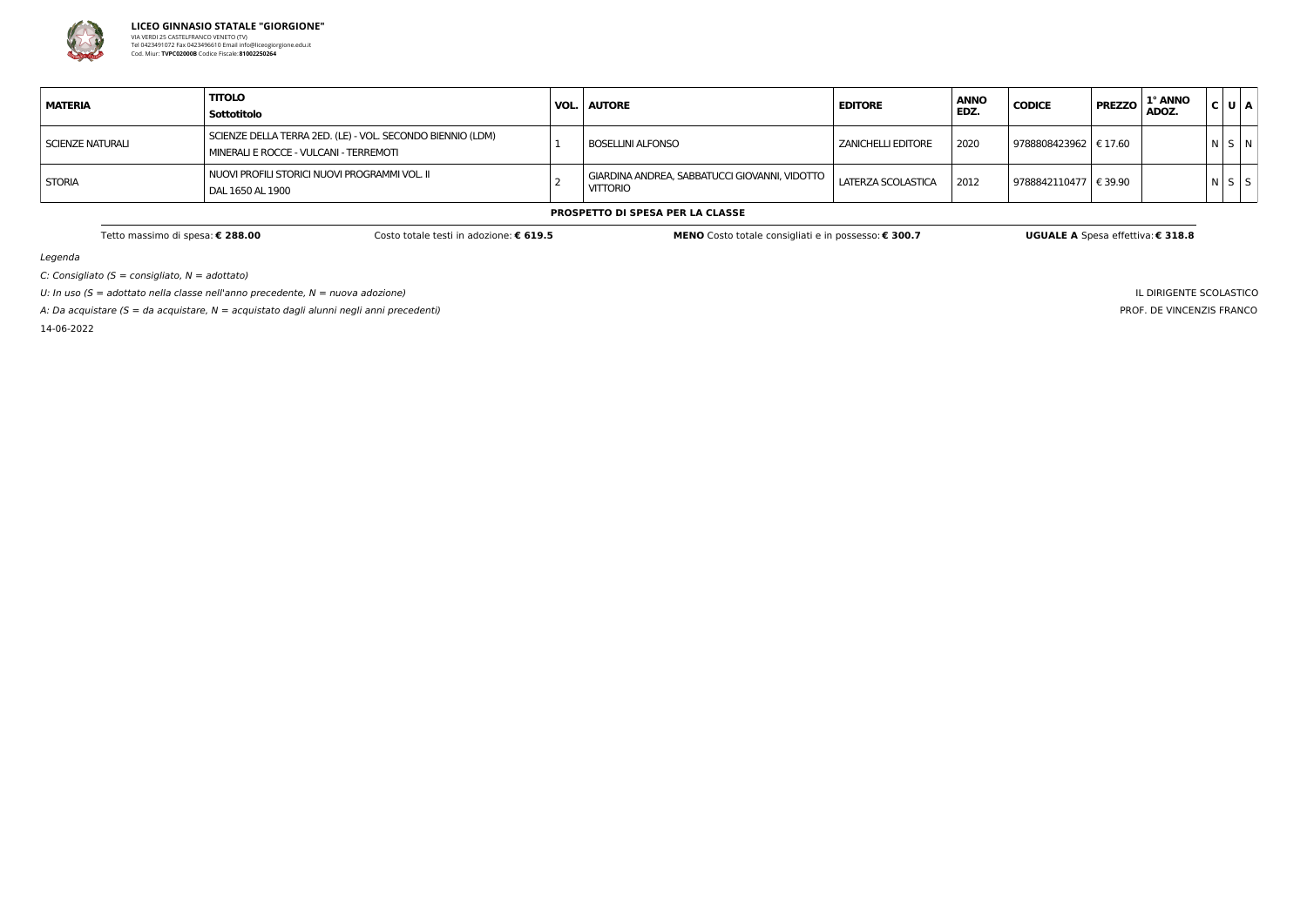

| <b>MATERIA</b>                                | <b>TITOLO</b><br><b>Sottotitolo</b>                                                                               | VOL.           | <b>AUTORE</b>                                                | <b>EDITORE</b>                | <b>ANNO</b><br>EDZ. | <b>CODICE</b>           | <b>PREZZO</b> | 1° ANNO<br>ADOZ. | $C$ U $A$   |
|-----------------------------------------------|-------------------------------------------------------------------------------------------------------------------|----------------|--------------------------------------------------------------|-------------------------------|---------------------|-------------------------|---------------|------------------|-------------|
| <b>FILOSOFIA</b>                              | <b>IDEALE E IL REALE 2 EDIZIONE BASE</b>                                                                          | 2              | ABBAGNANO, FORNERO, BURGHI                                   | <b>PARAVIA</b>                | 2013                | 9788839518569   € 35.80 |               |                  | $N$ $S$ $S$ |
| <b>FISICA</b>                                 | F COME FISICA<br>CORSO DI FISICA PER IL SECONDO BIENNIO DEI LICEI                                                 |                | FABBRI SERGIO, MASINI MARA                                   | <b>SEI</b>                    | 2018                | 9788805076666   € 31.70 |               |                  | N S N       |
| LINGUA E CULTURA STRANIERA:<br><b>INGLESE</b> | PERFORMER HERITAGE - VOLUME 1 (LDM)<br>FROM THE ORIGINS TO THE ROMANTIC AGE                                       |                | SPIAZZI MARINA, TAVELLA MARINA, LAYTON<br><b>MARGARET</b>    | <b>ZANICHELLI EDITORE</b>     | 2016                | 9788808737441   € 25.80 |               |                  | $N$ $S$ $N$ |
| LINGUA E CULTURA STRANIERA:<br><b>INGLESE</b> | PERFORMER HERITAGE - VOLUME 2 (LDM)<br>FROM THE VICTORIAN AGE TO THE PRESENT AGE                                  |                | SPIAZZI MARINA, TAVELLA MARINA                               | <b>ZANICHELLI EDITORE</b>     | 2016                | 9788808899170   € 31.80 |               |                  | $N$ $S$ $S$ |
| LINGUA E CULTURA STRANIERA:<br><b>INGLESE</b> | SMARTGRAMMAR PREMIUM                                                                                              | U              | IANDELLI NORMA, ZIZZO RITA                                   | ELI.                          | 2017                | 9788853624185   € 31.90 |               |                  | N S N       |
| LINGUA E CULTURA STRANIERA:<br>SPAGNOLA       | CONTEXTOS LITERARIOS - VOLUME 1 (LDM)<br>DE LOS ORIGENES AL SIGLO XVIII - SEGUNDA EDICION ACTUALIZADA             |                | GARZILLO LILIANA, CICCOTTI RACHELE                           | <b>ZANICHELLI EDITORE</b>     | 2019                | 9788808252159   € 15.60 |               |                  | N S N       |
| LINGUA E CULTURA STRANIERA:<br>SPAGNOLA       | CONTEXTOS LITERARIOS - VOLUME 2 (LDM)<br>DEL ROMANTICISMO A NUESTROS DIAS - SEGUNDA EDICION<br><b>ACTUALIZADA</b> | 2              | GARZILLO LILIANA, CICCOTTI RACHELE                           | <b>ZANICHELLI EDITORE</b>     | 2019                | 9788808966742   € 26.10 |               |                  | $N$ $S$ $S$ |
| LINGUA E CULTURA STRANIERA:<br><b>TEDESCA</b> | <b>GRAMMATIK DIREKT NEU</b><br>CON SOLUZIONI                                                                      |                | <b>MOTTA GIORGIO</b>                                         | <b>LOESCHER EDITORE</b>       | 2014                | 9788820136581   € 22.20 |               |                  | N S N       |
| LINGUA E CULTURA STRANIERA:<br><b>TEDESCA</b> | NICHT NUR LITERATUR NEU + CD MP3                                                                                  | $\mathbf{U}$   | <b>FRASSINETTI ANNA</b>                                      | <b>PRINCIPATO</b>             | 2019                | 9788841613818   € 32.70 |               |                  | $N$ S $S$   |
| LINGUA E LETTERATURA ITAL                     | PALAZZO DI ATLANTE (IL) LEOPARDI                                                                                  | U              | BRUSCAGLI RICCARDO, TELLINI GINO                             | <b>D'ANNA</b>                 | 2018                | 9788857791548   € 6.40  |               |                  | $N$ $S$ $S$ |
| LINGUA E LETTERATURA ITAL                     | PALAZZO DI ATLANTE (IL) VOL.2A<br>DAL BAROCCO ALLA CIVILTA DEI LUMI                                               | 2              | BRUSCAGLI RICCARDO, TELLINI GINO                             | D'ANNA                        | 2018                | 9788857791395   € 24.40 |               |                  | $N$ $S$ $S$ |
| LINGUA E LETTERATURA ITAL                     | PALAZZO DI ATLANTE (IL) VOL.2B<br>DAL NEOCLASSICISMO AL ROMANTICISMO                                              | 2              | BRUSCAGLI RICCARDO, TELLINI GINO                             | <b>D'ANNA</b>                 | 2018                | 9788857791401   € 23.40 |               |                  | $N$ $S$ $S$ |
| LINGUA E LETTERATURA ITAL                     | PER L'ALTO MARE APERTO<br>DIVINA COMMEDIA - TESTO INTEGRALE                                                       |                | <b>ALESSANDRO MARCHI</b>                                     | <b>PARAVIA</b>                | 2017                | 9788839532343   € 34.10 |               |                  | N S N       |
| <b>MATEMATICA</b>                             | MATEMATICA.AZZURRO 3ED. - VOL. 4 CON TUTOR (LDM)                                                                  |                | BERGAMINI MASSIMO, BAROZZI GRAZIELLA, TRIFONE<br><b>ANNA</b> | <b>ZANICHELLI EDITORE</b>     | 2021                | 9788808490056   € 27.50 |               |                  | $N$ $S$ $S$ |
| <b>RELIGIONE CATTOLICA</b>                    | NUOVO LA SABBIA E LE STELLE - ED. BLU (IL)<br>CON NULLA OSTA CEI                                                  |                | PORCARELLI ANDREA, TIBALDI MARCO                             | <b>SEI</b>                    | 2017                | 9788805076475   € 18.50 |               |                  | $N$ $S$ $N$ |
| SCIENZE MOTORIE E SPORTIVE                    | PIU' MOVIMENTO VOLUME UNICO + EBOOK                                                                               |                | FIORINI GIANLUIGI, CORETTI STEFANO, BOCCHI SILVIA            | <b>MARIETTI SCUOLA</b>        | 2014                | 9788839302809   € 22.20 |               |                  | $N$ $S$ $N$ |
| SCIENZE NATURALI                              | BIOLOGIA INDAGINE SULLA VITA LINEA BLU<br><b>VOLUME 4</b>                                                         | $\mathcal{P}$  | <b>HOEFNAGELS MARIELLE</b>                                   | A. MONDADORI<br><b>SCUOLA</b> | 2019                | 9788824777001   € 29.70 |               |                  | $N$ $S$ $S$ |
| <b>SCIENZE NATURALI</b>                       | CHIMICA: CONCETTI E MODELLI BLU MULTIMEDIALE (LDM)<br>DALLA STECHIOMETRIA ALL'ELETTROCHIMICA                      | $\overline{2}$ | VALITUTTI GIUSEPPE, FALASCA MARCO, TIFI A - GENTILE<br>A     | <b>ZANICHELLI EDITORE</b>     | 2014                | 9788808834805   € 19.80 |               |                  | $N$ $S$ $N$ |
| <b>SCIENZE NATURALI</b>                       | SCIENZE DELLA TERRA 2ED. (LE) - VOL. SECONDO BIENNIO (LDM)<br>MINERALI E ROCCE - VULCANI - TERREMOTI              |                | <b>BOSELLINI ALFONSO</b>                                     | <b>ZANICHELLI EDITORE</b>     | 2020                | 9788808423962   € 17.60 |               |                  | $N$ S $N$   |
| <b>STORIA</b>                                 | <b>MILLENNIUM</b><br>DALLA META' DEL SEICENTO ALLA FINE DELL'OTTOCENTO                                            | $\mathcal{P}$  | GENTILE GIANNI, RONGA LUIGI, ROSSI ANNA                      | LA SCUOLA EDITRICE            | 2012                | 9788835029816   € 38.50 |               |                  | $N$ $S$ $S$ |

**Classe: 4BLL LICEO LINGUISTICO CONSUMISTICO INGLESE-TEDESCO-SPAGNOLO**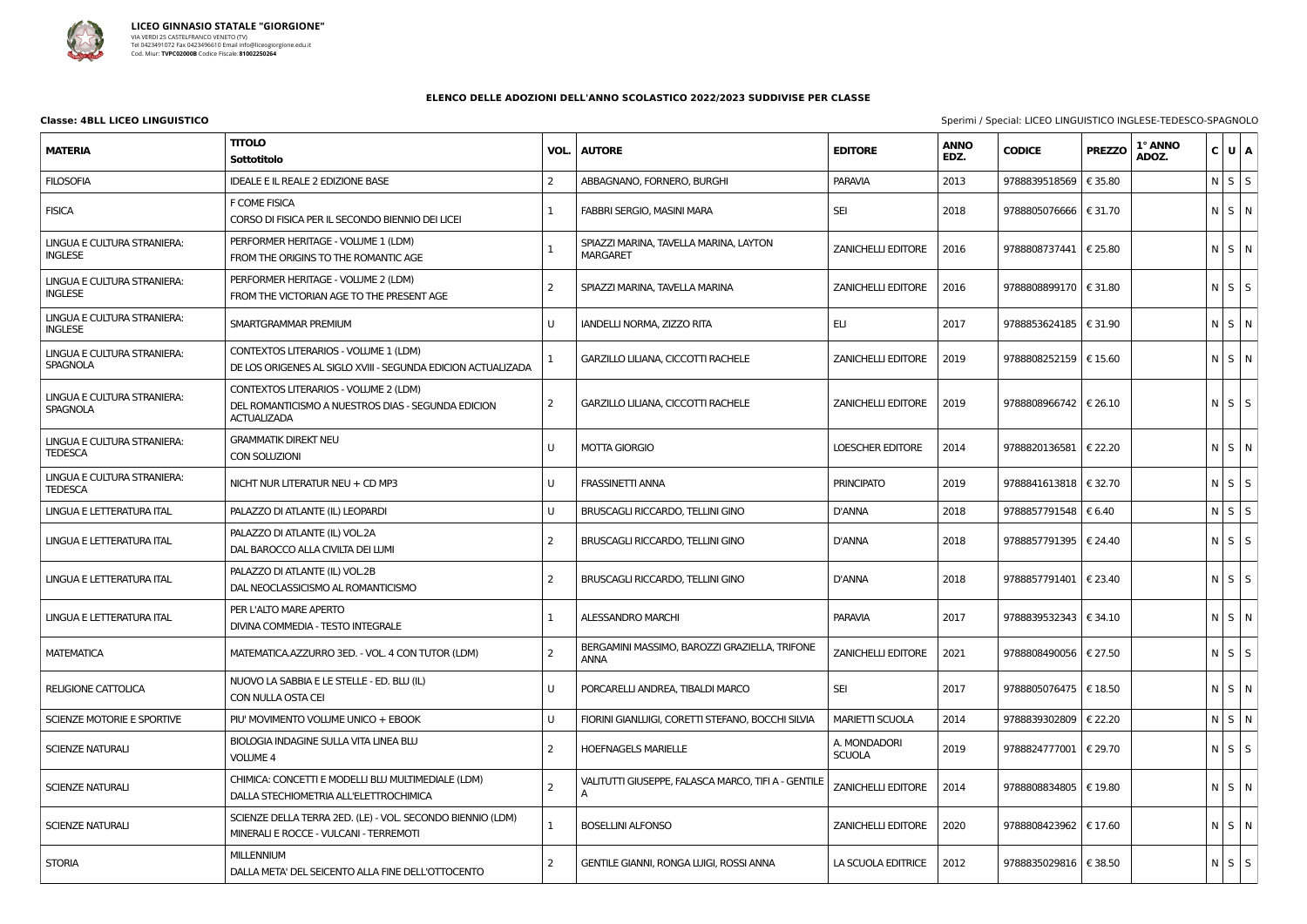

Legenda

C: Consigliato ( $S =$  consigliato,  $N =$  adottato)

U: In uso ( $S =$  adottato nella classe nell'anno precedente,  $N =$  nuova adozione)

A: Da acquistare ( $S = da$  acquistare,  $N = ac$ quistato dagli alunni negli anni precedenti)

14-06-2022

IL DIRIGENTE SCOLASTICO PROF. DE VINCENZIS FRANCO

| MATERIA          | <b>TITOLO</b><br>Sottotitolo                                                                                     | <b>VOL. AUTORE</b>                         | <b>EDITORE</b>            | <b>ANNO</b><br>EDZ. | <b>CODICE</b>           | 1° ANNO<br>$\overline{P}$ PREZZO $\overline{A}$ ADOZ. | C U A |  |
|------------------|------------------------------------------------------------------------------------------------------------------|--------------------------------------------|---------------------------|---------------------|-------------------------|-------------------------------------------------------|-------|--|
| STORIA DELL'ARTE | ITINERARIO NELL'ARTE 4A EDIZIONE VERSIONE VERDE - VOLUME 2<br>(LDM)<br>DAL GOTICO INTERNAZIONALE ALL'ETA BAROCCA | CRICCO GIORGIO, DI TEODORO FRANCESCO PAOLO | ZANICHELLI EDITORE   2017 |                     | 9788808961631   € 35.30 |                                                       |       |  |

### **PROSPETTO DI SPESA PER LA CLASSE**

Tetto massimo di spesa: € 315.00 Costo MENO Costo totale testi in adozione: € 551 MENO Costo totale consigliati e in possesso: € 239.4 UGUALE A Spesa effettiva: € 311.6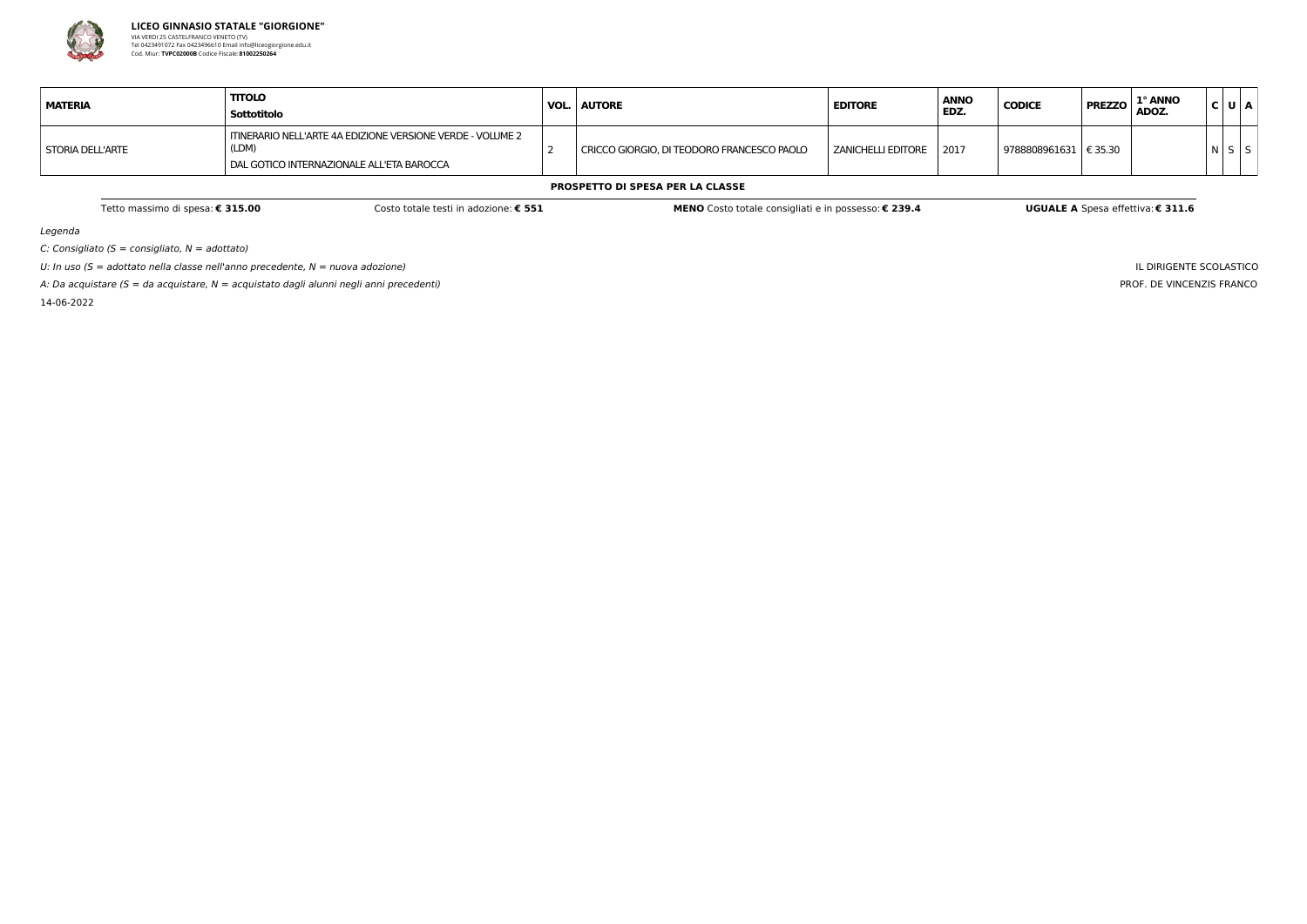

### **Classe: 4BSA SCIENTIFICO OPZIONE SCIENZE APPLICATE** Sperimi / Special: LICEO Sperimi / Special: LICEO Sperimi / Special: LICEO Sperimi / Special: LICEO Special: LICEO Special: LICEO Special: LICEO Special: LICEO Special:

| <b>MATERIA</b>                                | <b>TITOLO</b><br>Sottotitolo                                                                                         | VOL.           | <b>AUTORE</b>                                                   | <b>EDITORE</b>                | <b>ANNO</b><br>EDZ. | <b>CODICE</b>           | <b>PREZZO</b> | 1° ANNO<br>ADOZ. | C U A             |  |
|-----------------------------------------------|----------------------------------------------------------------------------------------------------------------------|----------------|-----------------------------------------------------------------|-------------------------------|---------------------|-------------------------|---------------|------------------|-------------------|--|
| <b>DISEGNO E STORIA DELL'ARTE</b>             | ITINERARIO NELL'ARTE 4A EDIZIONE VERSIONE ARANCIONE - VOL. 4 CON<br>MUSEO (LDM)<br>DAL BAROCCO AL POSTIMPRESSIONISMO | $\overline{4}$ | CRICCO GIORGIO, DI TEODORO FRANCESCO PAOLO                      | <b>ZANICHELLI EDITORE</b>     | 2018                | 9788808633804           | € 28.00       |                  | $N$ $S$ $S$       |  |
| <b>DISEGNO E STORIA DELL'ARTE</b>             | MANUALE DI DISEGNO                                                                                                   |                | PINOTTI ANNIBALE                                                | <b>ATLAS</b>                  | 2014                | 9788826815794   € 22.90 |               |                  | $N$ $S$ $N$       |  |
| <b>FILOSOFIA</b>                              | <b>IDEALE E IL REALE 2 EDIZIONE BASE</b>                                                                             | 2              | ABBAGNANO, FORNERO, BURGHI                                      | <b>PARAVIA</b>                | 2013                | 9788839518569   € 35.80 |               |                  | $N$ $S$ $S$       |  |
| <b>FISICA</b>                                 | NUOVO AMALDI PER I LICEI SCIENTIFICI.BLU 3ED. (IL) - VOL. 2 (LDM)<br>ONDE, CAMPO ELETTRICO E MAGNETICO               | $\overline{2}$ | <b>AMALDI UGO</b>                                               | <b>ZANICHELLI EDITORE</b>     | 2021                | 9788808566683   € 33.50 |               |                  | $N$ $S$ $S$       |  |
| <b>INFORMATICA</b>                            | INFORMATICA PER LICEI SCIENTIFICI SCIENZE APPLICATE<br>QUINTO ANNO                                                   | 2              | LORENZI AGOSTINO, GOVONI MASSIMO                                | <b>ATLAS</b>                  | 2015                | 9788826818450   € 18.40 |               |                  | $N$ S $S$         |  |
| LINGUA E CULTURA STRANIERA:<br><b>INGLESE</b> | <b>INTO FOCUS B2</b>                                                                                                 |                | AA W                                                            | PEARSON LONGMAN               | 2020                | 9788883395567   € 31.20 |               |                  | N S N             |  |
| LINGUA E CULTURA STRANIERA:<br><b>INGLESE</b> | PERFORMER HERITAGE - VOLUME 1 (LDM)<br>FROM THE ORIGINS TO THE ROMANTIC AGE                                          |                | SPIAZZI MARINA, TAVELLA MARINA, LAYTON<br><b>MARGARET</b>       | <b>ZANICHELLI EDITORE</b>     | 2016                | 9788808737441   € 25.80 |               |                  | $N$ $S$ $N$       |  |
| LINGUA E CULTURA STRANIERA:<br><b>INGLESE</b> | PERFORMER HERITAGE - VOLUME 2 (LDM)<br>FROM THE VICTORIAN AGE TO THE PRESENT AGE                                     | -2             | SPIAZZI MARINA, TAVELLA MARINA                                  | ZANICHELLI EDITORE            | 2016                | 9788808899170   € 31.80 |               |                  | $N$ $S$ $S$       |  |
| LINGUA E LETTERATURA ITAL                     | PALAZZO DI ATLANTE (IL) LEOPARDI                                                                                     |                | BRUSCAGLI RICCARDO, TELLINI GINO                                | <b>D'ANNA</b>                 | 2018                | 9788857791548   € 6.40  |               |                  | N S S             |  |
| LINGUA E LETTERATURA ITAL                     | PALAZZO DI ATLANTE (IL) VOL.1B<br>DALL'UMANESIMO ALLA CONTRORIFORMA                                                  |                | <b>BRUSCAGLI RICCARDO, TELLINI GINO</b>                         | <b>D'ANNA</b>                 | 2018                | 9788857791388   € 24.10 |               |                  | $N$ $S$ $N$       |  |
| LINGUA E LETTERATURA ITAL                     | PALAZZO DI ATLANTE (IL) VOL.2A<br>DAL BAROCCO ALLA CIVILTA DEI LUMI                                                  | $\overline{2}$ | BRUSCAGLI RICCARDO, TELLINI GINO                                | <b>D'ANNA</b>                 | 2018                | 9788857791395   € 24.40 |               |                  | $N$ $S$ $S$       |  |
| LINGUA E LETTERATURA ITAL                     | PALAZZO DI ATLANTE (IL) VOL.2B<br>DAL NEOCLASSICISMO AL ROMANTICISMO                                                 | 2              | <b>BRUSCAGLI RICCARDO, TELLINI GINO</b>                         | <b>D'ANNA</b>                 | 2018                | 9788857791401   € 23.40 |               |                  | $N$ $S$ $S$       |  |
| LINGUA E LETTERATURA ITAL                     | PER L'ALTO MARE APERTO<br>DIVINA COMMEDIA - TESTO INTEGRALE                                                          |                | <b>ALESSANDRO MARCHI</b>                                        | <b>PARAVIA</b>                | 2017                | 9788839532343   € 34.10 |               |                  | S S N             |  |
| <b>MATEMATICA</b>                             | MANUALE BLU 2.0 DI MATEMATICA 3ED. - CONF. 4 CON TUTOR (LDM)                                                         | -2             | BERGAMINI MASSIMO, BAROZZI GRAZIELLA,<br><b>TRIFONE ANNA</b>    | ZANICHELLI EDITORE   2020     |                     | 9788808241566   € 38.60 |               |                  | $N$ $S$ $S$       |  |
| <b>RELIGIONE CATTOLICA</b>                    | NUOVO LA SABBIA E LE STELLE - ED. BLU (IL)<br>CON NULLA OSTA CEI                                                     |                | PORCARELLI ANDREA, TIBALDI MARCO                                | <b>SEI</b>                    | 2017                | 9788805076475   € 18.50 |               |                  | NSN               |  |
| SCIENZE MOTORIE E SPORTIVE                    | PIU' MOVIMENTO VOLUME UNICO + EBOOK                                                                                  |                | FIORINI GIANLUIGI, CORETTI STEFANO, BOCCHI<br><b>SILVIA</b>     | <b>MARIETTI SCUOLA</b>        | 2014                | 9788839302809   € 22.20 |               |                  | NSN               |  |
| <b>SCIENZE NATURALI</b>                       | BIOLOGIA INDAGINE SULLA VITA LINEA BLU<br><b>VOLUME 4</b>                                                            | $\overline{2}$ | <b>HOEFNAGELS MARIELLE</b>                                      | A. MONDADORI<br><b>SCUOLA</b> | 2019                | 9788824777001   € 29.70 |               |                  | $N$ $S$ $S$       |  |
| <b>SCIENZE NATURALI</b>                       | CHIMICA: CONCETTI E MODELLI BLU MULTIMEDIALE (LDM)<br>DALLA STECHIOMETRIA ALL'ELETTROCHIMICA                         | -2             | VALITUTTI GIUSEPPE, FALASCA MARCO, TIFI A -<br><b>GENTILE A</b> | <b>ZANICHELLI EDITORE</b>     | 2014                | 9788808834805   € 19.80 |               |                  | $N$ $S$ $N$       |  |
| <b>SCIENZE NATURALI</b>                       | SCIENZE DELLA TERRA 2ED. (LE) - VOL. SECONDO BIENNIO (LDM)<br>MINERALI E ROCCE - VULCANI - TERREMOTI                 |                | <b>BOSELLINI ALFONSO</b>                                        | ZANICHELLI EDITORE   2020     |                     | 9788808423962   € 17.60 |               |                  | NSN               |  |
| <b>STORIA</b>                                 | <b>MILLENNIUM</b><br>DALLA META' DEL SEICENTO ALLA FINE DELL'OTTOCENTO                                               | $\overline{2}$ | GENTILE GIANNI, RONGA LUIGI, ROSSI ANNA                         | LA SCUOLA EDITRICE            | 2012                | 9788835029816   € 38.50 |               |                  | $N \mid S \mid S$ |  |

|  | Special: LICEO SCIENTIFICO - OPZIONE SCIENZE APPLICATE |  |  |
|--|--------------------------------------------------------|--|--|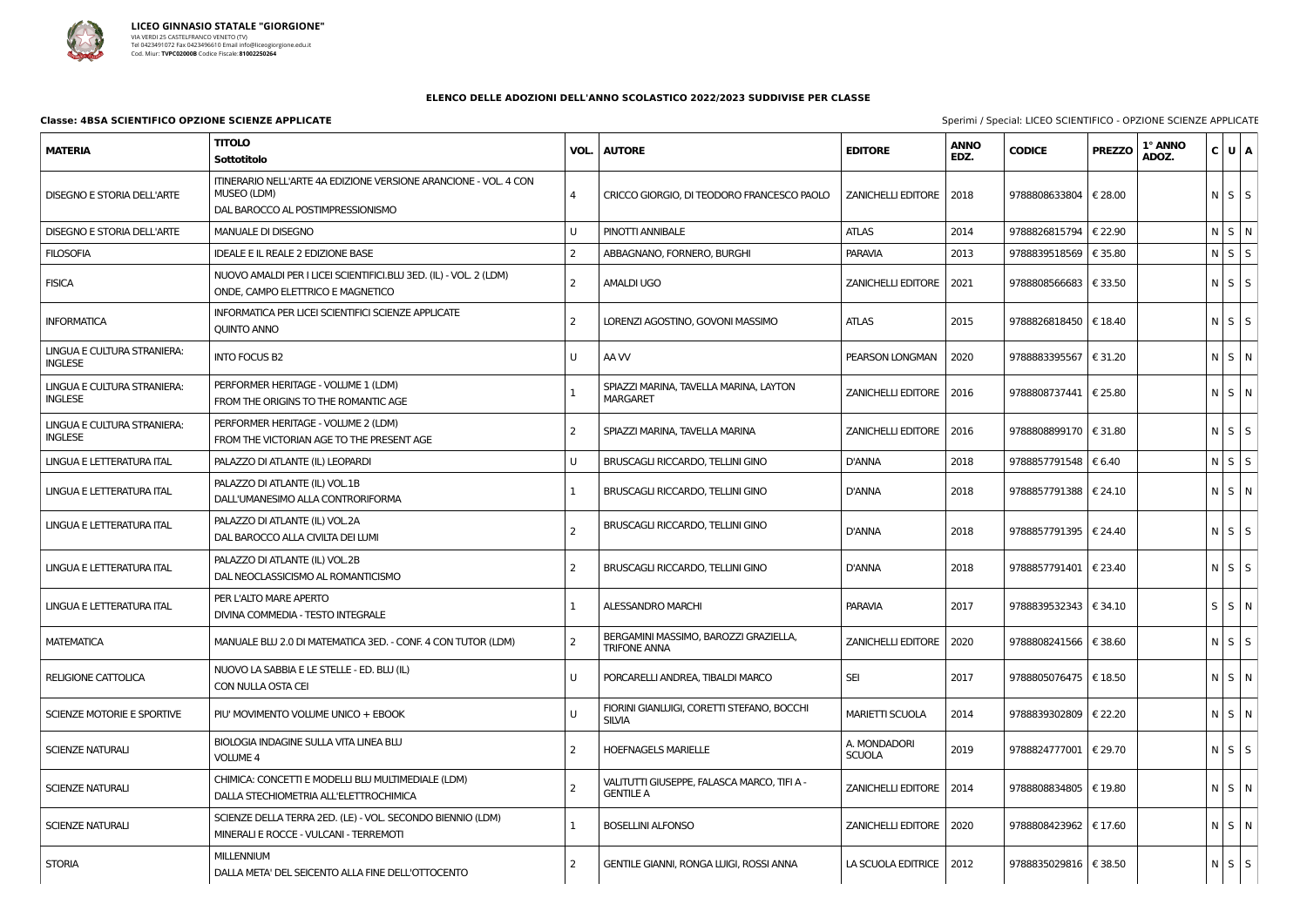

Legenda

 $C:$  Consigliato (S = consigliato,  $N =$  adottato)

U: In uso ( $S =$  adottato nella classe nell'anno precedente,  $N =$  nuova adozione)

A: Da acquistare ( $S = da$  acquistare,  $N = ac$ quistato dagli alunni negli anni precedenti)

14-06-2022

| ונוי<br>ľ<br>I<br>M. |
|----------------------|
|----------------------|

IL DIRIGENTE SCOLASTICO PROF. DE VINCENZIS FRANCO

| <b>MATERIA</b> | тоц<br>Sottotitolo | VOL. | <b>AUTORE</b> | <b>EDITORE</b><br>------- | <b>ANNO</b><br><b>ED2</b> |
|----------------|--------------------|------|---------------|---------------------------|---------------------------|
|----------------|--------------------|------|---------------|---------------------------|---------------------------|

#### **PROSPETTO DI SPESA PER LA CLASSE**

Tetto massimo di spesa: € 288.00 Costo totale testi in adozione: € 524.7 MENO Costo totale consigliati e in possesso: € 216.2 UGUALE A Spesa effettiva: € 308.5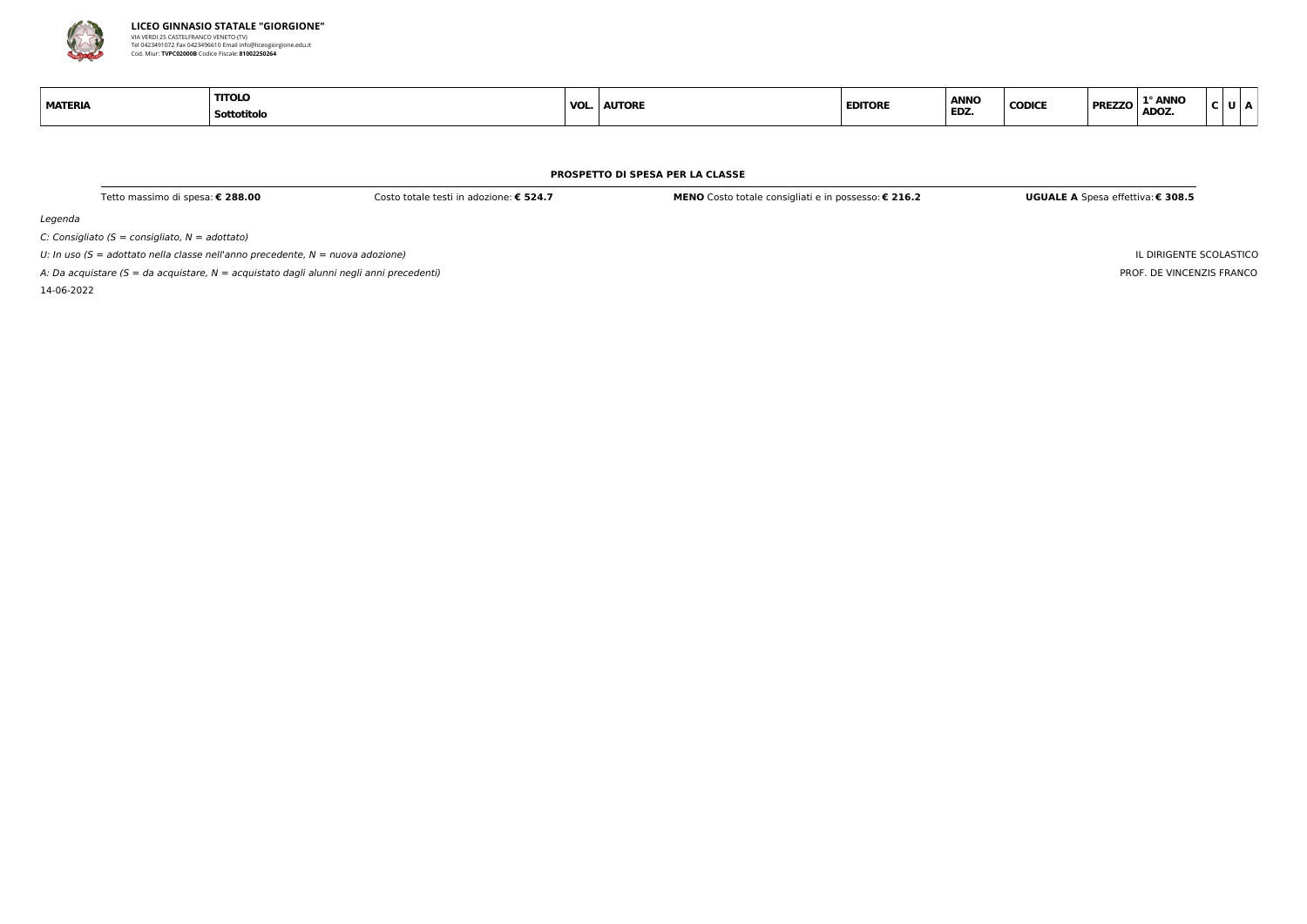

# **Classe: 4BSO SCIENTIFICO ORDINARIO** Sperimi / Special: LICEO Sperimi / Special: LICEO Sperimi / Special: LICEO SPERIMI / Special: LICEO SPERIMI / Special: LICEO SPERIMI / Special: LICEO SPERIMI / Special: LICEO SPERIMI /

| <b>MATERIA</b>                                | <b>TITOLO</b><br>Sottotitolo                                                                                         | VOL. | <b>AUTORE</b>                                                   | <b>EDITORE</b>                            | <b>ANNO</b><br>EDZ. | <b>CODICE</b>             | <b>PREZZO</b> | 1° ANNO<br>ADOZ. | C U A             |  |
|-----------------------------------------------|----------------------------------------------------------------------------------------------------------------------|------|-----------------------------------------------------------------|-------------------------------------------|---------------------|---------------------------|---------------|------------------|-------------------|--|
| <b>DISEGNO E STORIA DELL'ARTE</b>             | ITINERARIO NELL'ARTE 4A EDIZIONE VERSIONE ARANCIONE - VOL. 4 CON<br>MUSEO (LDM)<br>DAL BAROCCO AL POSTIMPRESSIONISMO | 4    | CRICCO GIORGIO, DI TEODORO FRANCESCO PAOLO                      | <b>ZANICHELLI EDITORE</b>                 | 2018                | 9788808633804   € 28.00   |               |                  | $N$ $S$ $S$       |  |
| <b>DISEGNO E STORIA DELL'ARTE</b>             | <b>MANUALE DI DISEGNO</b>                                                                                            | U    | PINOTTI ANNIBALE                                                | <b>ATLAS</b>                              | 2014                | 9788826815794   € 22.90   |               |                  | NSN               |  |
| <b>FILOSOFIA</b>                              | RICERCA DEL PENSIERO 2                                                                                               | 2    | ABBAGNANO, FORNERO, BURGHI                                      | <b>PARAVIA</b>                            | 2015                | 9788839522313   € 47.80   |               |                  | $N$ $S$ $S$       |  |
| <b>FISICA</b>                                 | NUOVO AMALDI PER I LICEI SCIENTIFICI.BLU 3ED. (IL) - VOL. 2 (LDM)<br>ONDE, CAMPO ELETTRICO E MAGNETICO               | 2    | <b>AMALDI UGO</b>                                               | <b>ZANICHELLI EDITORE</b>                 | 2021                | 9788808566683   € 33.50   |               |                  | $N$ $S$ $S$       |  |
| LINGUA E CULTURA LATINA                       | <b>TANTUCCI PLUS (IL)</b><br>LABORATORIO 2                                                                           | 2    | TANTUCCI VITTORIO, RONCORONI ANGELO                             | <b>POSEIDONIA</b>                         | 2015                | 9788848260459 $\in$ 24.50 |               |                  | $N$ $S$ $N$       |  |
| LINGUA E CULTURA LATINA                       | <b>TANTUCCI PLUS (IL)</b><br><b>GRAMMATICA</b>                                                                       | U    | TANTUCCI VITTORIO, RONCORONI ANGELO                             | <b>POSEIDONIA</b>                         | 2015                | 9788848260435   € 17.00   |               |                  | $N$ $S$ $N$       |  |
| LINGUA E CULTURA LATINA                       | <b>VIDES UT ALTA</b><br>VOLUME 2 L'ETA AUGUSTEA                                                                      | -2   | <b>RONCORONI</b>                                                | <b>CARLO SIGNORELLI</b><br><b>EDITORE</b> | 2014                | 9788843415885   € 21.70   |               |                  | $N$ $S$ $S$       |  |
| LINGUA E CULTURA STRANIERA:<br><b>INGLESE</b> | <b>INTO FOCUS B2</b>                                                                                                 | U    | AA W                                                            | PEARSON LONGMAN                           | 2020                | 9788883395567   € 31.20   |               |                  | $N$ $S$ $N$       |  |
| LINGUA E CULTURA STRANIERA:<br><b>INGLESE</b> | PERFORMER HERITAGE - VOLUME 1 (LDM)<br>FROM THE ORIGINS TO THE ROMANTIC AGE                                          |      | SPIAZZI MARINA, TAVELLA MARINA, LAYTON<br><b>MARGARET</b>       | <b>ZANICHELLI EDITORE</b>                 | 2016                | 9788808737441   € 25.80   |               |                  | $N$ $S$ $N$       |  |
| LINGUA E CULTURA STRANIERA:<br><b>INGLESE</b> | PERFORMER HERITAGE - VOLUME 2 (LDM)<br>FROM THE VICTORIAN AGE TO THE PRESENT AGE                                     |      | SPIAZZI MARINA, TAVELLA MARINA                                  | <b>ZANICHELLI EDITORE</b>                 | 2016                | 9788808899170   € 31.80   |               |                  | $N$ $S$ $S$       |  |
| LINGUA E CULTURA STRANIERA:<br><b>INGLESE</b> | SMARTGRAMMAR PREMIUM                                                                                                 | U    | IANDELLI NORMA, ZIZZO RITA                                      | ELI                                       | 2017                | 9788853624185 $\in$ 31.90 |               |                  | $N \mid S \mid N$ |  |
| LINGUA E LETTERATURA ITAL                     | PALAZZO DI ATLANTE (IL) LEOPARDI                                                                                     | U    | BRUSCAGLI RICCARDO, TELLINI GINO                                | <b>D'ANNA</b>                             | 2018                | 9788857791548   € 6.40    |               |                  | S S N             |  |
| <b>LINGUA E LETTERATURA ITAL</b>              | PALAZZO DI ATLANTE (IL) VOL.2A<br>DAL BAROCCO ALLA CIVILTA DEI LUMI                                                  | -2   | BRUSCAGLI RICCARDO, TELLINI GINO                                | <b>D'ANNA</b>                             | 2018                | 9788857791395   € 24.40   |               |                  | $N$ $S$ $S$       |  |
| LINGUA E LETTERATURA ITAL                     | PALAZZO DI ATLANTE (IL) VOL.2B<br>DAL NEOCLASSICISMO AL ROMANTICISMO                                                 | -2   | BRUSCAGLI RICCARDO, TELLINI GINO                                | <b>D'ANNA</b>                             | 2018                | 9788857791401   € 23.40   |               |                  | $N$ $S$ $S$       |  |
| LINGUA E LETTERATURA ITAL                     | PER L'ALTO MARE APERTO<br>DIVINA COMMEDIA - TESTO INTEGRALE                                                          |      | <b>ALESSANDRO MARCHI</b>                                        | <b>PARAVIA</b>                            | 2017                | 9788839532343 $\in$ 34.10 |               |                  | $S \mid S \mid N$ |  |
| <b>MATEMATICA</b>                             | MANUALE BLU 2.0 DI MATEMATICA 3ED. - CONF. 4 CON TUTOR (LDM)                                                         | 2    | BERGAMINI MASSIMO, BAROZZI GRAZIELLA, TRIFONE<br><b>ANNA</b>    | <b>ZANICHELLI EDITORE</b>                 | 2020                | 9788808241566   € 38.60   |               |                  | $N$ $S$ $S$       |  |
| <b>RELIGIONE CATTOLICA</b>                    | NUOVO LA SABBIA E LE STELLE - ED. BLU (IL)<br>CON NULLA OSTA CEI                                                     |      | PORCARELLI ANDREA, TIBALDI MARCO                                | <b>SEI</b>                                | 2017                | 9788805076475   € 18.50   |               |                  | $N$ S $N$         |  |
| SCIENZE MOTORIE E SPORTIVE                    | PIU' MOVIMENTO VOLUME UNICO + EBOOK                                                                                  | U    | FIORINI GIANLUIGI, CORETTI STEFANO, BOCCHI SILVIA               | <b>MARIETTI SCUOLA</b>                    | 2014                | 9788839302809   € 22.20   |               |                  | N S N             |  |
| <b>SCIENZE NATURALI</b>                       | BIOLOGIA INDAGINE SULLA VITA LINEA BLU<br><b>VOLUME 4</b>                                                            | 2    | <b>HOEFNAGELS MARIELLE</b>                                      | A. MONDADORI SCUOLA                       | 2019                | 9788824777001   € 29.70   |               |                  | $N \mid S \mid S$ |  |
| <b>SCIENZE NATURALI</b>                       | CHIMICA: CONCETTI E MODELLI BLU MULTIMEDIALE (LDM)<br>DALLA STECHIOMETRIA ALL'ELETTROCHIMICA                         |      | VALITUTTI GIUSEPPE, FALASCA MARCO, TIFI A -<br><b>GENTILE A</b> | <b>ZANICHELLI EDITORE</b>                 | 2014                | 9788808834805   € 19.80   |               |                  | $N$ $S$ $N$       |  |

| Sperimi / Special: LICEO SCIENTIFICO |
|--------------------------------------|
|--------------------------------------|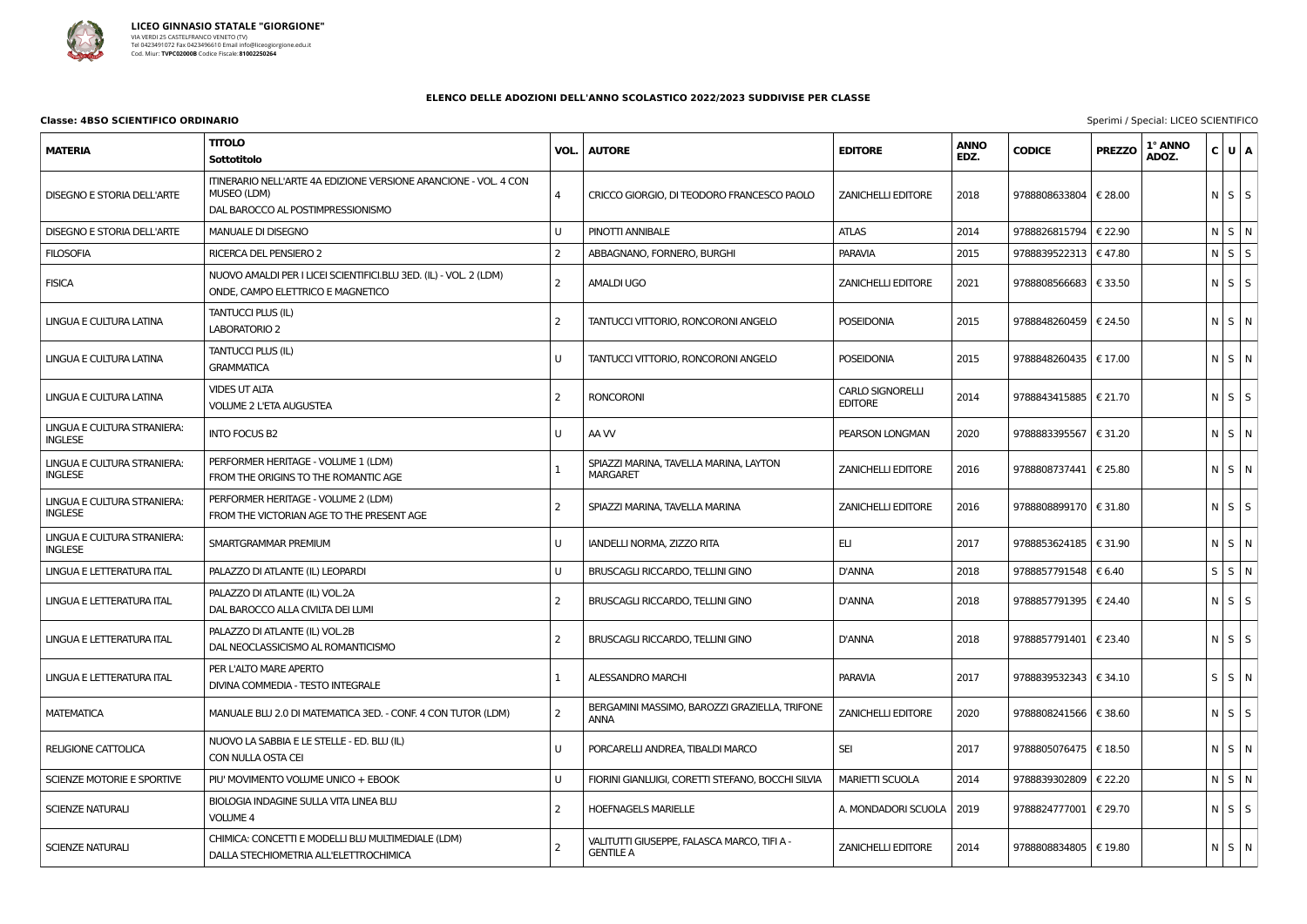

Legenda

 $C:$  Consigliato (S = consigliato,  $N =$  adottato)

U: In uso ( $S =$  adottato nella classe nell'anno precedente,  $N =$  nuova adozione)

A: Da acquistare (S = da acquistare,  $N =$  acquistato dagli alunni negli anni precedenti)

14-06-2022

IL DIRIGENTE SCOLASTICO PROF. DE VINCENZIS FRANCO

| <b>MATERIA</b>   | <b>TITOLO</b><br>Sottotitolo                                                                         | VOL. | <b>AUTORE</b>                                                    | <b>EDITORE</b>       | <b>ANNO</b><br>EDZ. | <b>CODICE</b>           | 1° ANNO<br><b>PREZZO</b><br>ADOZ. | C U A       |  |
|------------------|------------------------------------------------------------------------------------------------------|------|------------------------------------------------------------------|----------------------|---------------------|-------------------------|-----------------------------------|-------------|--|
| SCIENZE NATURALI | SCIENZE DELLA TERRA 2ED. (LE) - VOL. SECONDO BIENNIO (LDM)<br>MINERALI E ROCCE - VULCANI - TERREMOTI |      | BOSELLINI ALFONSO                                                | I ZANICHELLI EDITORE | 2020                | 9788808423962   € 17.60 |                                   | N S N       |  |
| <b>STORIA</b>    | NUOVI PROFILI STORICI NUOVI PROGRAMMI VOL. II<br>DAL 1650 AL 1900                                    |      | GIARDINA ANDREA, SABBATUCCI GIOVANNI, VIDOTTO<br><b>VITTORIO</b> | LATERZA SCOLASTICA   | 2012                | 9788842110477   € 39.90 |                                   | $N$ $S$ $S$ |  |

**PROSPETTO DI SPESA PER LA CLASSE**

Tetto massimo di spesa: € 288.00 Costo totale testi in adozione: € 590.7 MENO Costo totale consigliati e in possesso: € 271.9 UGUALE A Spesa effettiva: € 318.8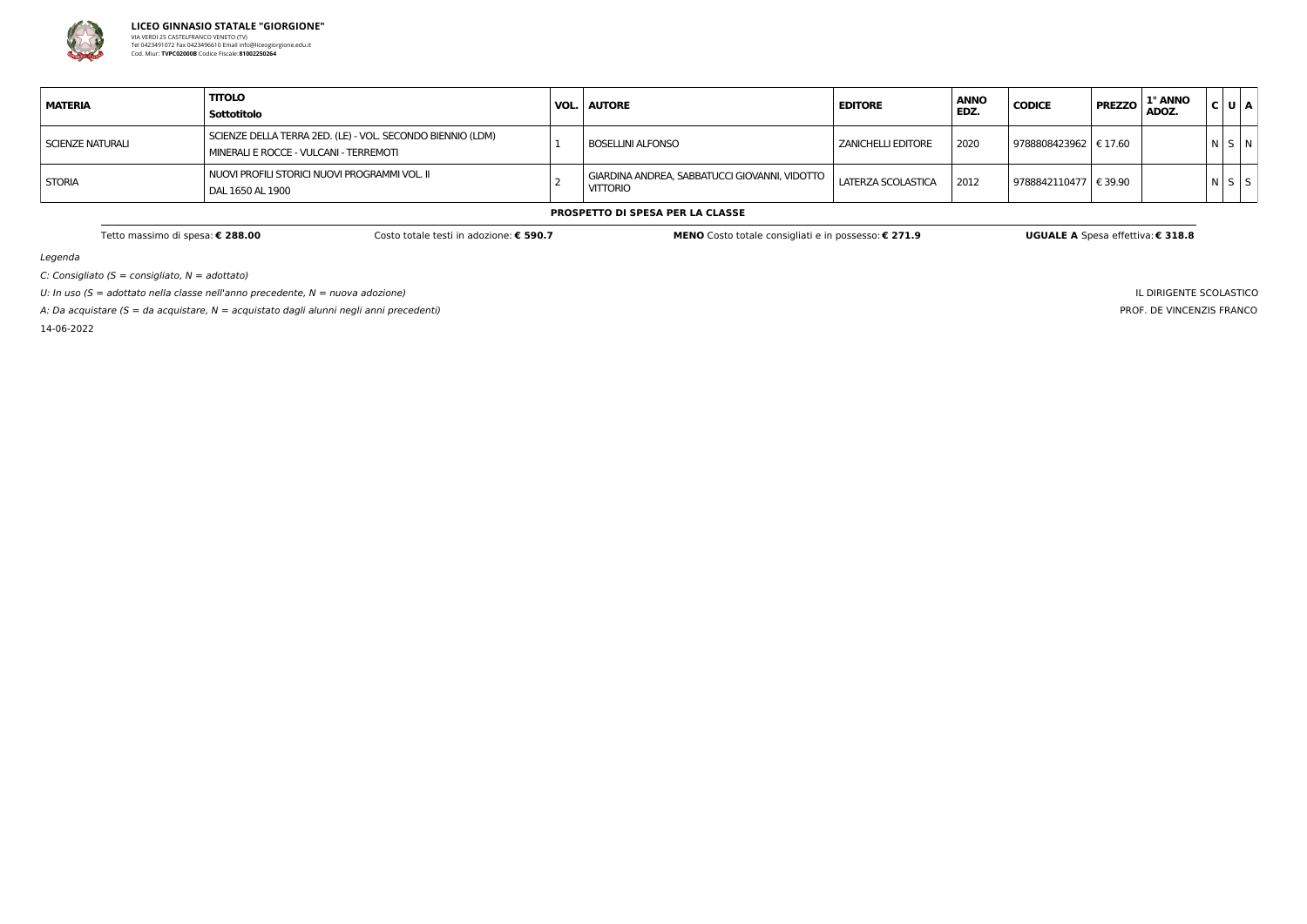

### **Classe: 4CSO LICEO SCIENTIFICO** Special: LICEO SCIENTIFICO

| <b>MATERIA</b>                                | <b>TITOLO</b><br>Sottotitolo                                                                                         | VOL.           | <b>AUTORE</b>                                                  | <b>EDITORE</b>                            | <b>ANNO</b><br>EDZ. | <b>CODICE</b>           | <b>PREZZO</b>    | 1° ANNO<br>ADOZ. | C U A             |  |
|-----------------------------------------------|----------------------------------------------------------------------------------------------------------------------|----------------|----------------------------------------------------------------|-------------------------------------------|---------------------|-------------------------|------------------|------------------|-------------------|--|
| <b>DISEGNO E STORIA DELL'ARTE</b>             | ITINERARIO NELL'ARTE 4A EDIZIONE VERSIONE ARANCIONE - VOL. 4 CON<br>MUSEO (LDM)<br>DAL BAROCCO AL POSTIMPRESSIONISMO | $\overline{4}$ | CRICCO GIORGIO, DI TEODORO FRANCESCO PAOLO                     | <b>ZANICHELLI EDITORE</b>                 | 2018                | 9788808633804   € 28.00 |                  |                  | $N$ $S$ $S$       |  |
| <b>DISEGNO E STORIA DELL'ARTE</b>             | MANUALE DI DISEGNO                                                                                                   |                | PINOTTI ANNIBALE                                               | <b>ATLAS</b>                              | 2014                | 9788826815794           | € 22.90          |                  | $N$ $S$ $N$       |  |
| <b>FILOSOFIA</b>                              | RICERCA DEL PENSIERO 2                                                                                               | 2              | ABBAGNANO, FORNERO, BURGHI                                     | <b>PARAVIA</b>                            | 2015                | 9788839522313           | €47.80           |                  | $N$ $S$ $S$       |  |
| <b>FISICA</b>                                 | NUOVO AMALDI PER I LICEI SCIENTIFICI.BLU 3ED. (IL) - VOL. 2 (LDM)<br>ONDE, CAMPO ELETTRICO E MAGNETICO               | $\overline{2}$ | <b>AMALDI UGO</b>                                              | <b>ZANICHELLI EDITORE</b>                 | 2021                | 9788808566683   € 33.50 |                  |                  | $N$ $S$ $S$       |  |
| <b>INGLESE GRAMMATICA</b>                     | SMARTGRAMMAR PREMIUM                                                                                                 |                | IANDELLI NORMA, ZIZZO RITA                                     | <b>ELI</b>                                | 2017                | 9788853624185           | $\epsilon$ 31.90 |                  | $N$ $S$ $N$       |  |
| <b>INGLESE TRIENNIO CORSI</b>                 | <b>INTO FOCUS B2</b>                                                                                                 | U              | AA W                                                           | PEARSON LONGMAN                           | 2020                | 9788883395567   € 31.20 |                  |                  | N S N             |  |
| LINGUA E CULTURA LATINA                       | <b>TANTUCCI PLUS (IL)</b><br><b>LABORATORIO 2</b>                                                                    | $\overline{2}$ | TANTUCCI VITTORIO, RONCORONI ANGELO                            | <b>POSEIDONIA</b>                         | 2015                | 9788848260459   € 24.50 |                  |                  | $N$ $S$ $N$       |  |
| LINGUA E CULTURA LATINA                       | <b>TANTUCCI PLUS (IL)</b><br><b>GRAMMATICA</b>                                                                       | U              | TANTUCCI VITTORIO, RONCORONI ANGELO                            | <b>POSEIDONIA</b>                         | 2015                | 9788848260435   € 17.00 |                  |                  | $N$ $S$ $N$       |  |
| LINGUA E CULTURA LATINA                       | <b>VIDES UT ALTA</b><br><b>VOLUME 2 L'ETA AUGUSTEA</b>                                                               | $\overline{2}$ | <b>RONCORONI</b>                                               | <b>CARLO SIGNORELLI</b><br><b>EDITORE</b> | 2014                | 9788843415885           | $\epsilon$ 21.70 |                  | $N$ $S$ $S$       |  |
| LINGUA E CULTURA STRANIERA:<br><b>INGLESE</b> | PERFORMER HERITAGE - VOLUME 1 (LDM)<br>FROM THE ORIGINS TO THE ROMANTIC AGE                                          |                | SPIAZZI MARINA, TAVELLA MARINA, LAYTON MARGARET                | <b>ZANICHELLI EDITORE</b>                 | 2016                | 9788808737441   € 25.80 |                  |                  | $N$ $S$ $N$       |  |
| LINGUA E CULTURA STRANIERA:<br><b>INGLESE</b> | PERFORMER HERITAGE - VOLUME 2 (LDM)<br>FROM THE VICTORIAN AGE TO THE PRESENT AGE                                     | 2              | SPIAZZI MARINA, TAVELLA MARINA                                 | <b>ZANICHELLI EDITORE</b>                 | 2016                | 9788808899170   € 31.80 |                  |                  | $N \mid S \mid S$ |  |
| LINGUA E CULTURA STRANIERA:<br><b>TEDESCA</b> | KOMPLETT 2<br>2 KURSBUCH + ARBEITSBUCH + CD ROM + FIT 2 + KURZGRAMMATIK<br>VON A BIS Z                               | 2              | MONTALI GABRIELLA, MANDELLI DANIELA, CZERNOHOUS<br>LINZI NADJA | <b>LOESCHER EDITORE</b>                   | 2015                | 9788858320211   € 35.30 |                  |                  | $N$ $S$ $N$       |  |
| LINGUA E LETTERATURA ITAL                     | PALAZZO DI ATLANTE (IL) LEOPARDI                                                                                     |                | BRUSCAGLI RICCARDO, TELLINI GINO                               | <b>D'ANNA</b>                             | 2018                | 9788857791548   € 6.40  |                  |                  | $S$ $S$ $N$       |  |
| <b>LINGUA E LETTERATURA ITAL</b>              | PALAZZO DI ATLANTE (IL) VOL.2A<br>DAL BAROCCO ALLA CIVILTA DEI LUMI                                                  |                | BRUSCAGLI RICCARDO, TELLINI GINO                               | D'ANNA                                    | 2018                | 9788857791395   € 24.40 |                  |                  | $N$ $S$ $S$       |  |
| LINGUA E LETTERATURA ITAL                     | PALAZZO DI ATLANTE (IL) VOL.2B<br>DAL NEOCLASSICISMO AL ROMANTICISMO                                                 | $\overline{2}$ | BRUSCAGLI RICCARDO, TELLINI GINO                               | <b>D'ANNA</b>                             | 2018                | 9788857791401   € 23.40 |                  |                  | $N$ $S$ $S$       |  |
| LINGUA E LETTERATURA ITAL                     | PER L'ALTO MARE APERTO<br>DIVINA COMMEDIA - TESTO INTEGRALE                                                          |                | <b>ALESSANDRO MARCHI</b>                                       | <b>PARAVIA</b>                            | 2017                | 9788839532343   € 34.10 |                  |                  | $S \mid S \mid N$ |  |
| <b>MATEMATICA</b>                             | MANUALE BLU 2.0 DI MATEMATICA 3ED. - CONF. 4 CON TUTOR (LDM)                                                         | $\overline{2}$ | BERGAMINI MASSIMO, BAROZZI GRAZIELLA, TRIFONE<br><b>ANNA</b>   | <b>ZANICHELLI EDITORE</b>                 | 2020                | 9788808241566   € 38.60 |                  |                  | $N$ $S$ $S$       |  |
| RELIGIONE CATTOLICA                           | NUOVO LA SABBIA E LE STELLE - ED. BLU (IL)<br>CON NULLA OSTA CEI                                                     |                | PORCARELLI ANDREA, TIBALDI MARCO                               | <b>SEI</b>                                | 2017                | 9788805076475   € 18.50 |                  |                  | $N$ S $N$         |  |
| SCIENZE MOTORIE E SPORTIVE                    | PIU' MOVIMENTO VOLUME UNICO + EBOOK                                                                                  |                | FIORINI GIANLUIGI, CORETTI STEFANO, BOCCHI SILVIA              | <b>MARIETTI SCUOLA</b>                    | 2014                | 9788839302809           | € 22.20          |                  | $N$ $S$ $N$       |  |
| <b>SCIENZE NATURALI</b>                       | BIOLOGIA INDAGINE SULLA VITA LINEA BLU<br><b>VOLUME 4</b>                                                            | $\overline{2}$ | <b>HOEFNAGELS MARIELLE</b>                                     | A. MONDADORI<br><b>SCUOLA</b>             | 2019                | 9788824777001   € 29.70 |                  |                  | $N$ $S$ $S$       |  |

| Sperimi / Special: LICEO SCIENTIFICO |
|--------------------------------------|
|--------------------------------------|